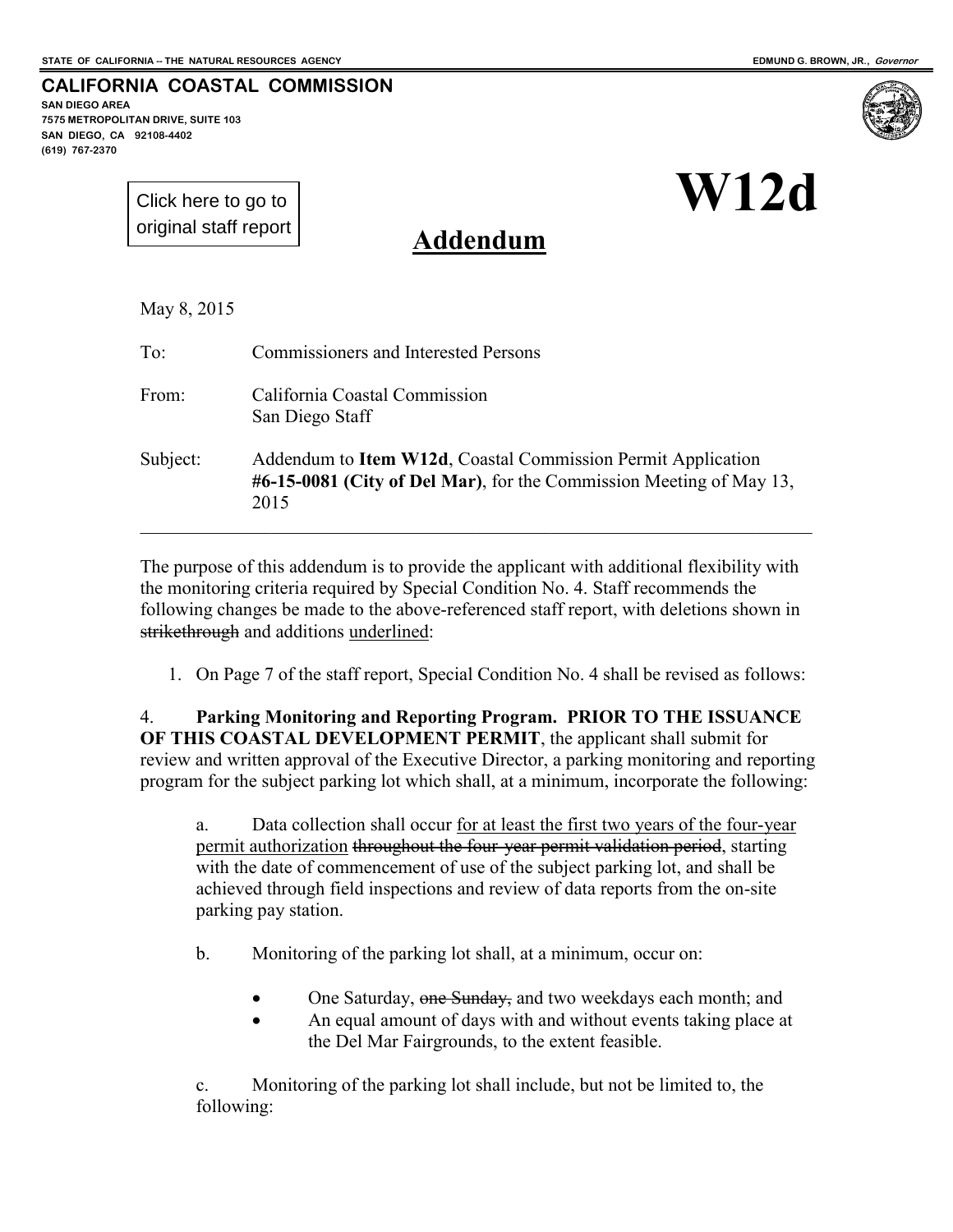- Parking counts taken in mid-morning and mid-afternoon at the approximate hours of 10:00 am and 3:00 pm on every monitored day, with recordation of temperature and weather during each count as feasible;
- Documentation of both actual car counts and percentage of occupancy, assuming 37 available parking spaces;
- Estimates Documentation of turnover rates;
- Documentation of type and duration of all events taking place at the Del Mar Fairgrounds on days of monitoring;
- Hourly parking fee at the time of monitoring; and
- Quantity and type of any parking violations issued.

d. Monitoring data shall be submitted in a report to the Executive Director annually for the first two years of the permit's four-year authorization four years. The reports shall analyze the collected data to identify a threshold for "high demand" of the parking lot, the times and dates that high demand occurs, and any potential impacts to public access and use of the parking lot resulting from the paid parking program. A final report shall be submitted at the end of the two-year data collection period four-year permit term, and shall include any recommendations for changes to be made to the operating parameters or management of the paid parking program. If no impacts to public access are identified at the end of the two-year data collection period, the applicant may request a reduction or elimination of monitoring requirements for the remainder of the four-year permit term by submitting a written request to the Executive Director. If the data collected during the first two years is insufficient to determine if impacts to public access exist, data collection and annual monitoring reports shall continue as required herein, with potential additional monitoring criteria, for the remainder of the fouryear permit term.

e. Prior to expiration of this CDP, the applicant shall submit an application for a permit amendment or new CDP for an updated paid parking program which has been revised, as necessary, to address the impacts to access and visitation patterns identified through analysis of the data from the submitted monitoring information. The updated submittal shall include measures to eliminate any identified adverse impacts to coastal access and to maintain or increase visitation and revenue based on the submitted data.

The permittee shall undertake monitoring in accordance with the approved monitoring program. All proposed changes to the approved program shall be reported to the Executive Director. No changes to the program shall occur without a Coastal Commission-approved amendment to this coastal development permit unless the Executive Director determines that no amendment is legally required.

2. On Page 13 of the staff report, the last paragraph shall be revised to reflect the above changes to Special Condition No. 4, as follows: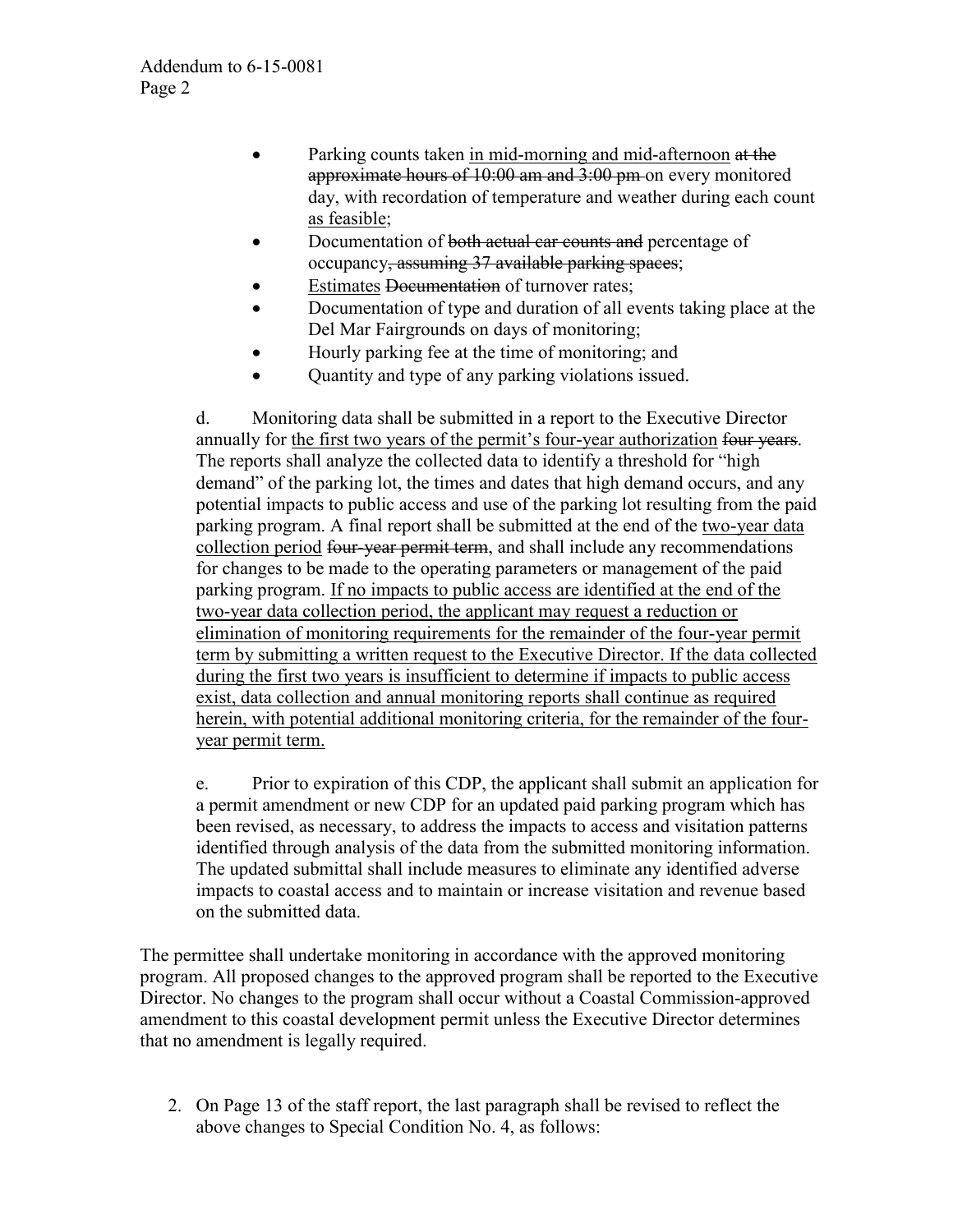The City has also proposed to monitor the subject site to collect information on the use and demand of the parking spaces at this site, and to submit a monitoring report to the Commission after one year of data collection. **Special Condition No. 4** is attached to require this monitoring and reporting program to be implemented for at least two years over the length of the permit term, and includes details for monitoring requirements such as documenting lot occupancy car counts, turnover rates, parking fee at time of monitoring, and type and duration of any event taking place at the Del Mar Fairgrounds at the time of monitoring. The condition also calls for submittal of annual monitoring reports, with a final report that would identify the need for any changes to the paid parking program to address any observed impacts to public access, and provide for adaptive management solutions for the lot operations going forward. If no impacts to public access are identified after two years, the City may request reduction or elimination of monitoring requirements. If the two-year data collection is inconclusive to determine if impacts exist, data collection and annual monitoring shall continue with revised criteria as necessary. The permit term is restricted to a four-year period by **Special Condition No. 3**, which is half the duration of the City's current lease on the NCTD property. With the monitoring and permit term conditions, any impacts to access and visitation patterns identified through analysis of the data from the submitted monitoring information will be addressed in an updated paid parking program, submitted with an application for a permit amendment or new CDP to continue the use of the development proposed herein after this permit term expires.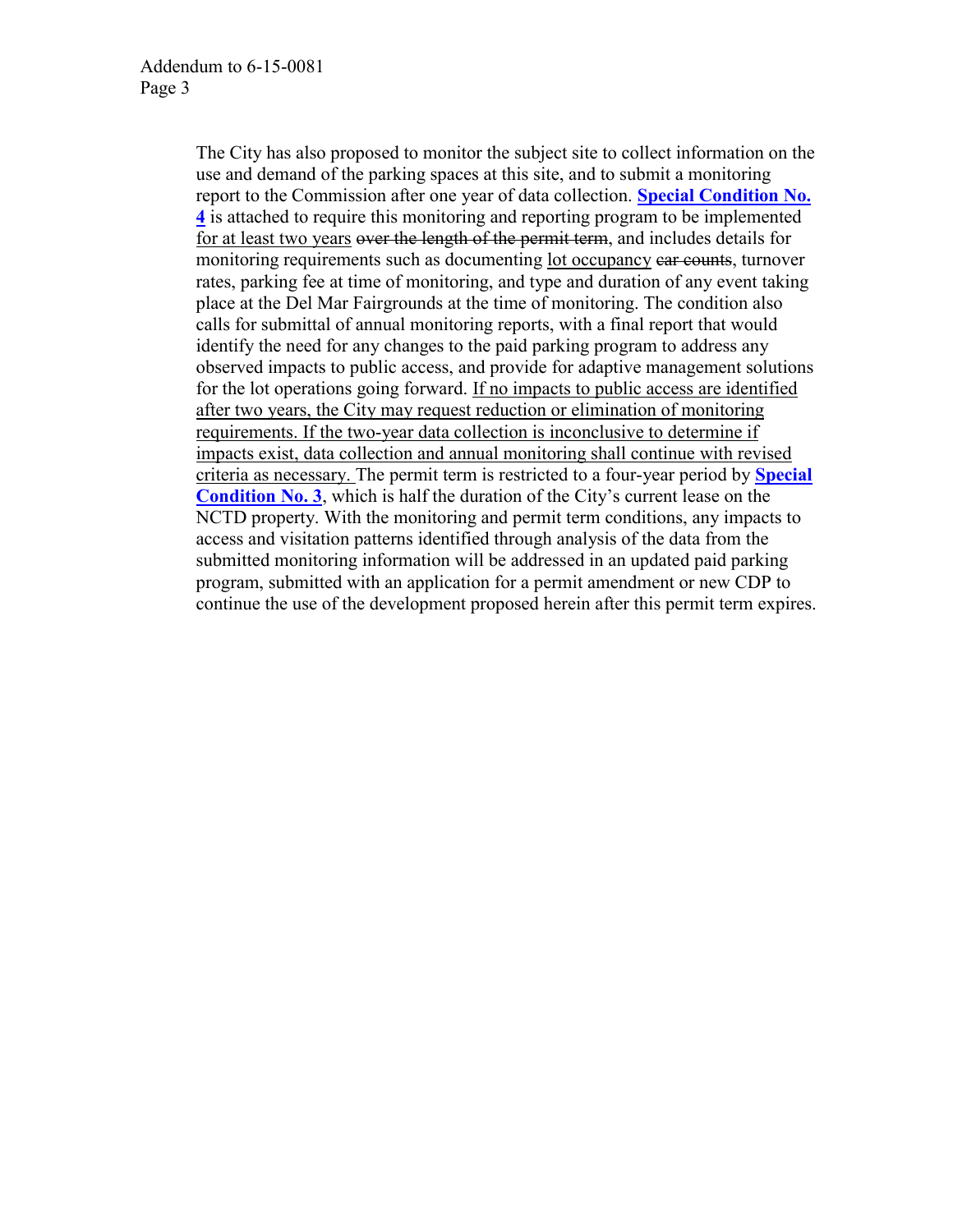**SAN DIEGO AREA** 

**(619) 767-2370**

**7575 METROPOLITAN DRIVE, SUITE 103 SAN DIEGO, CA 92108-4421**

<span id="page-3-0"></span>**CALIFORNIA COASTAL COMMISSION** 

# **W12d**

| Filed:               | 4/15/15     |
|----------------------|-------------|
| 180th Day:           | 10/12/15    |
| Staff:               | B. Laver-SD |
| <b>Staff Report:</b> | 4/23/15     |
| Hearing Date:        | 5/13/15     |

# **STAFF REPORT: REGULAR CALENDAR**

| <b>Application No.:</b>      | 6-15-0081                                                                                                                                                                                                                                                                                                                          |
|------------------------------|------------------------------------------------------------------------------------------------------------------------------------------------------------------------------------------------------------------------------------------------------------------------------------------------------------------------------------|
| Applicant:                   | <b>City of Del Mar</b>                                                                                                                                                                                                                                                                                                             |
| Agent:                       | Adam Birnbaum                                                                                                                                                                                                                                                                                                                      |
| Location:                    | Northeast corner of San Dieguito Drive and Jimmy<br>Durante Blvd., Del Mar, San Diego County.<br>(APNs 299-100-30 and 299-100-32)                                                                                                                                                                                                  |
| <b>Project Description:</b>  | Establishment of a temporary paid public parking<br>lot by installing a pay station, parking stall<br>delineators for maximum 37 spaces, associated<br>signage, bike racks, trash cans, and ongoing<br>regulation of public parking through the use of the<br>pay station at an existing 30,000 sq. ft. undeveloped<br>gravel lot. |
| <b>Staff Recommendation:</b> | Approval with Conditions                                                                                                                                                                                                                                                                                                           |
|                              |                                                                                                                                                                                                                                                                                                                                    |

# **SUMMARY OF STAFF RECOMMENDATION**

Staff is recommending **approval** of the proposed development with special conditions to minimize impacts to public access and recreation, biological resources, and water quality.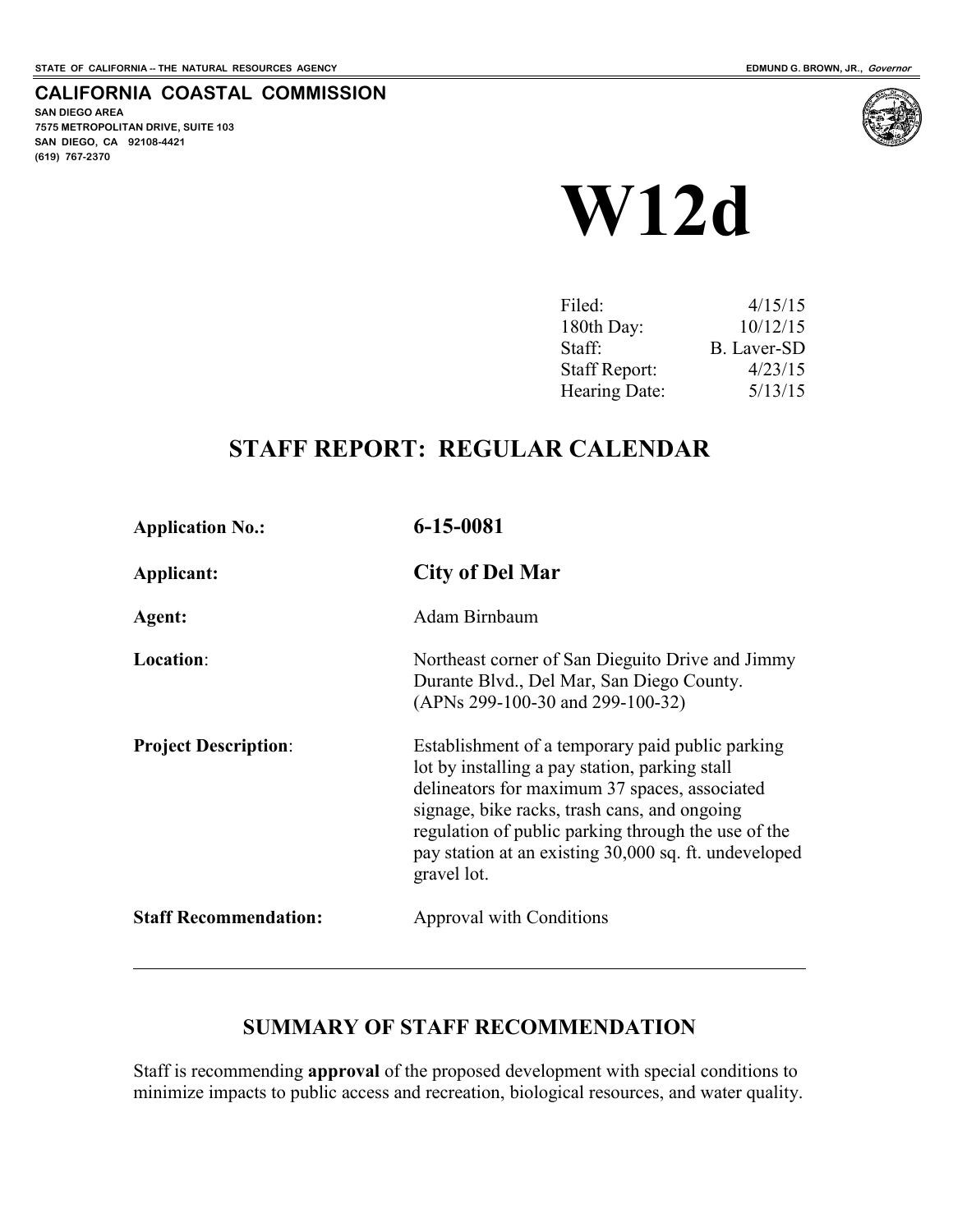The City of Del Mar proposes to establish a temporary public parking lot on an existing undeveloped gravel lot by installing a pay station and delineating a maximum of 37 parking spaces, including two ADA-compliant spaces. As proposed, the parking fee rate would be "variable," increasing from no more than \$1.50/hour during low demand time to no more than \$3/hour during high demand times, with a maximum daily fee of \$20 and an option for an annual fee increase of no more than 10%. The project also includes installation of bicycle racks, trash and recycling receptacles, and parking signage. The site covers two properties, one owned by the City and the other owned by the North County Transit District (NCTD) and leased by the City; thus, the subject project is proposed as temporary and will be tied to the life of the City's current lease, which terminates in August 2023, or to any extension of that lease.

The subject site is located at the northeast corner of the Jimmy Durante Boulevard and San Dieguito Drive intersection, adjacent to the San Dieguito River, in the City of Del Mar. The City's intent with this proposal is to provide public trailhead parking for the several public access and recreation trails and areas that can be accessed within walking distance of the subject site, including the River Path Del Mar trails, the Grand Avenue lookout, and the Coast to Crest trail. In addition, the Del Mar Fairgrounds can be reached by walking about a quarter-mile from the subject site.

The primary Coastal Act issues associated with this project include the potential impacts of paid parking on public access. While "iron rangers" typically raise public access concerns as there is the potential for them to deter public use, in this case, a new temporary public access amenity will be provided where none previously existed, thus increasing public access and recreation opportunities. The Commission has historically supported the right of a local government to collect fees for services rendered, particularly when fee revenues are used to upkeep such municipal services, as is the case here. As proposed, the hourly fee rates are reasonable and comparable to nearby paid parking lots and past Commission actions in the area, but the variability has the potential to impact public access and visitation as the City's proposed parameters are not specific to how times of high demand would be determined. Additional Coastal Act concerns include construction in close proximity to open coastal waters and native vegetation and impacts to coastal water quality from vehicular runoff pollutants and litter. However, due to the minimal extent of construction proposed as well as the proposed implementation of construction and post-construction best management practices (BMPs), these potential impacts can be avoided or minimized.

To minimize or avoid any potential adverse impacts, Commission staff is recommending seven special conditions that would require **[\(1\)](#page-8-0)** revised final plans that include bicycle racks and trash and recycling receptacles on-site to provide a free alternative to vehicular paid parking and reduce potential for littering; **[\(2\)](#page-8-1)** revised operating parameters that identify the hourly rate increase to \$3 is limited to be in effect only during times when there is an event at the fairgrounds and placement of a 4 hour parking time-limit during those periods to prevent competition with fairgrounds parking while maintaining lower rates during lower demand times; **[\(3\)](#page-9-0)** a four-year permit authorization period; **[\(4\)](#page-9-1)** a parking monitoring a reporting program to determine the effects of the variable parking rates and the need for any changes to the operating parameters to address any identified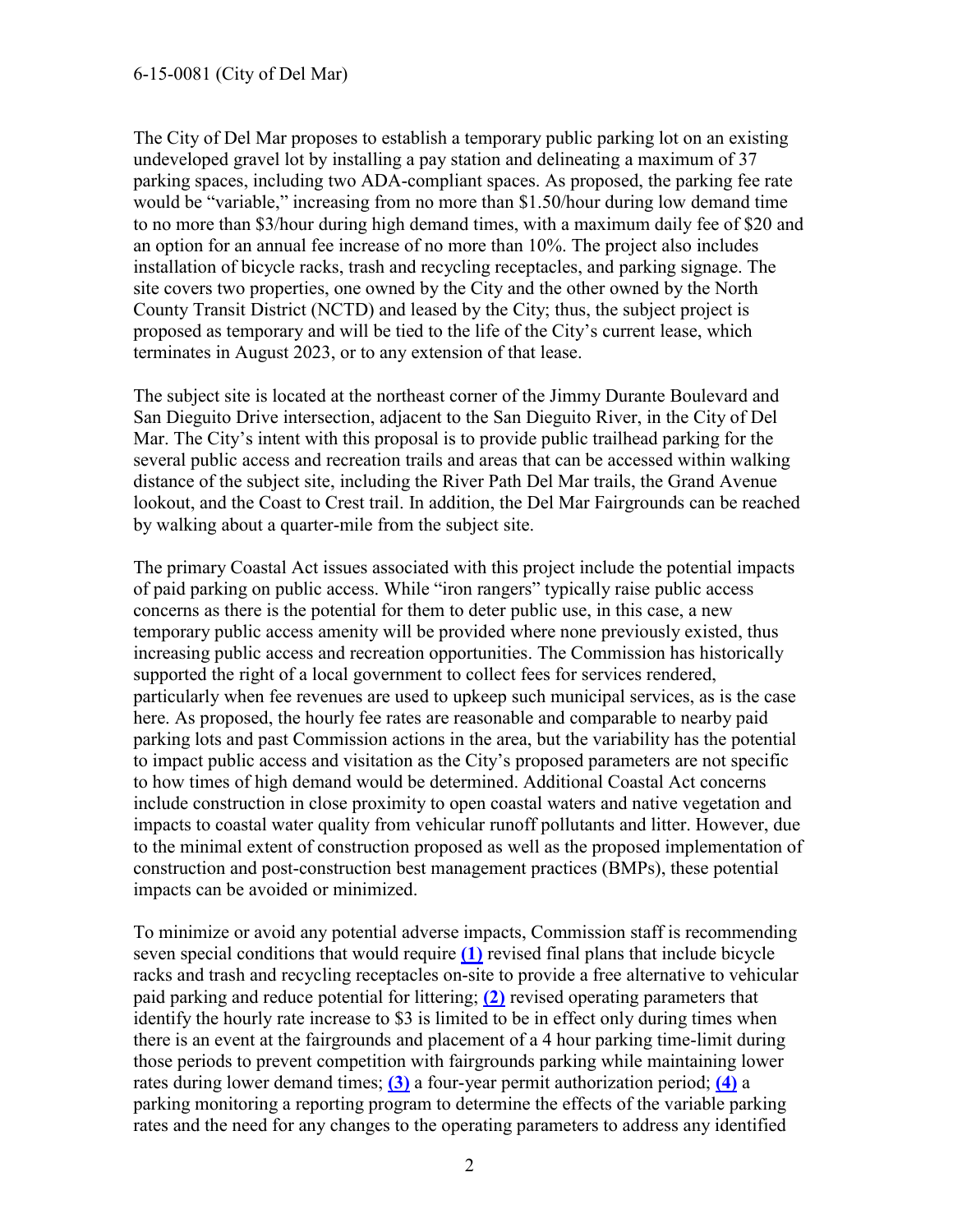impacts to public access and recreation at the end of the permit term; **[\(5\)](#page-10-0)** a public parking sign program that clearly informs the public of the availability and restrictions of public parking at the subject lot; **[\(6\)](#page-10-1)** implementation of construction BMPs; and **[\(7\)](#page-11-0)** postconstruction BMPs to ensure short and long-term protection of coastal water quality and the nearby native vegetation.

Therefore, as conditioned, the proposed developments will not have any adverse impacts on coastal resources. Commission staff recommends **approval** of coastal development permit application 6-15-0081 as conditioned. The motion and resolution can be found on page 5 of this report.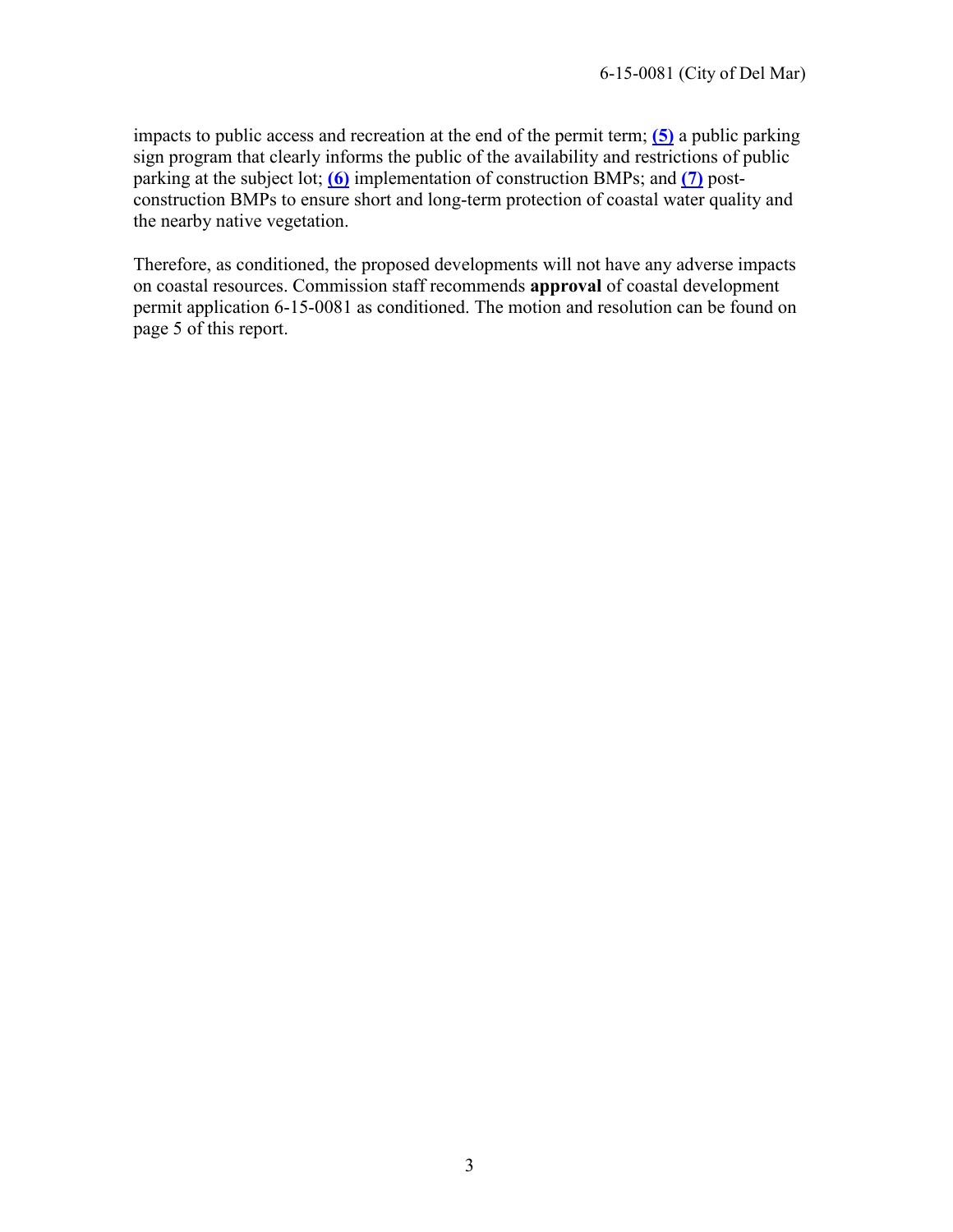# **TABLE OF CONTENTS**

| I.  |  |
|-----|--|
| Н.  |  |
| HL. |  |
| IV. |  |
|     |  |
|     |  |
|     |  |
|     |  |
|     |  |

# **APPENDICES**

[Appendix A – Substantive File Documents](#page-19-0)

# **EXHIBITS**

Exhibit 1 – Vicinity Map [Exhibit 2 – Aerial View](#page-21-0)  [Exhibit 3 – Site Plan](#page-22-0) [Exhibit 4 –](#page-23-0) [Biological Resources Map](#page-23-0)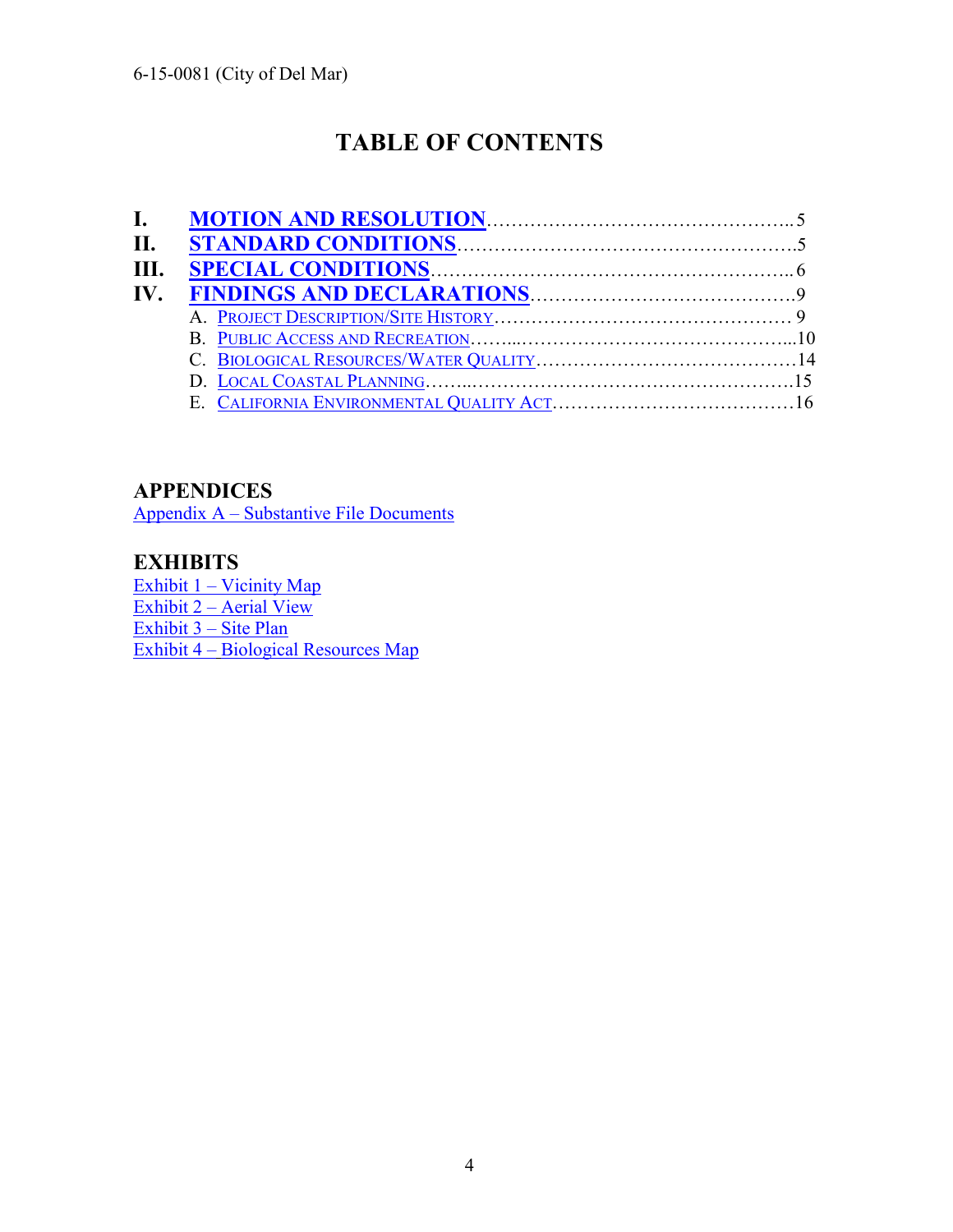# <span id="page-7-0"></span>**I. MOTION AND RESOLUTION**

### **Motion:**

*I move that the Commission approve Coastal Development Permit Application No. 6-15-0081 subject to the conditions set forth in the staff recommendation.* 

Staff recommends a **YES** vote on the foregoing motion. Passage of this motion will result in conditional approval of the permit and adoption of the following resolution and findings. The motion passes only by affirmative vote of a majority of the Commissioners present.

#### **Resolution:**

*The Commission hereby approves coastal development permit 6-15-0081 and adopts the findings set forth below on grounds that the development as conditioned will be in conformity with the policies of Chapter 3 of the Coastal Act and will not prejudice the ability of the local government having jurisdiction over the area to prepare a Local Coastal Program conforming to the provisions of Chapter 3. Approval of the permit complies with the California Environmental Quality Act because either 1) feasible mitigation measures and/or alternatives have been incorporated to substantially lessen any significant adverse effects of the development on the environment, or 2) there are no further feasible mitigation measures or alternatives that would substantially lessen any significant adverse impacts of the development on the environment.* 

# <span id="page-7-1"></span>**II. STANDARD CONDITIONS**

This permit is granted subject to the following standard conditions:

- 1. **Notice of Receipt and Acknowledgment**. The permit is not valid and development shall not commence until a copy of the permit, signed by the permittee or authorized agent, acknowledging receipt of the permit and acceptance of the terms and conditions, is returned to the Commission office.
- 2. **Expiration.** If development has not commenced, the permit will expire two years from the date on which the Commission voted on the application. Development shall be pursued in a diligent manner and completed in a reasonable period of time. Application for extension of the permit must be made prior to the expiration date.
- 3. **Interpretation.** Any questions of intent of interpretation of any condition will be resolved by the Executive Director or the Commission.
- 4. **Assignment.** The permit may be assigned to any qualified person, provided assignee files with the Commission an affidavit accepting all terms and conditions of the permit.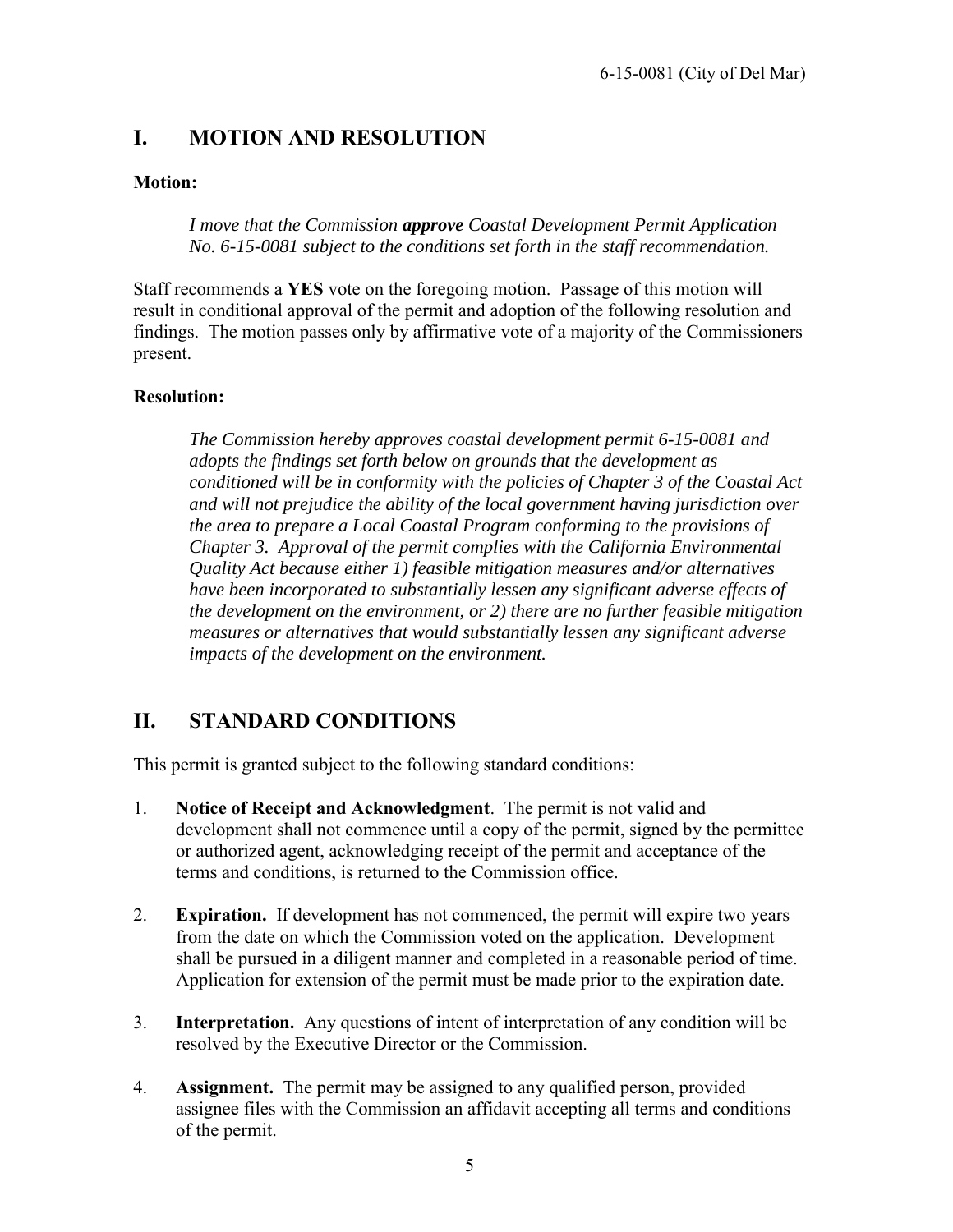5. **Terms and Conditions Run with the Land.** These terms and conditions shall be perpetual, and it is the intention of the Commission and the permittee to bind all future owners and possessors of the subject property to the terms and conditions.

# <span id="page-8-2"></span>**III. SPECIAL CONDITIONS**

This permit is granted subject to the following special conditions:

<span id="page-8-0"></span>1. **Revised Final Plans. PRIOR TO THE ISSUANCE OF THIS COASTAL DEVELOPMENT PERMIT,** the applicant shall submit for review and written approval by the Executive Director, final site plans for the proposed development. Said plans shall be in substantial conformance with the plans submitted with this application by the City of Del Mar, dated August 1, 2014, except they shall be revised to reflect the following:

a. Bicycle racks and covered trash and recycling receptacles shall be installed in easily accessible locations on the subject site.

The permittee shall undertake development in accordance with the approved plans. Any proposed changes to the approved plans shall be reported to the Executive Director. No changes to the plans shall occur without a Coastal Commission-approved amendment to this coastal development permit unless the Executive Director determines that no amendment is legally required.

<span id="page-8-1"></span>2. **Revised Operating Parameters.** The paid parking program approved herein shall operate under the following revised parameters:

- a. The hourly parking fee shall be no more than \$1.50, with a daily maximum of \$20.00, except during events at the Del Mar Fairgrounds, when the hourly parking fee shall be no more than \$3.00.
- b. There shall be no maximum time limit set on the use of spaces except during major events at the Del Mar Fairgrounds such as the County fair, horse races, and other large events that typically fill the parking supply at the main fairgrounds' parking lot, when a 4-hour time limit shall take effect.
- c. The fees shall be in effect daily, between the hours of 5:00 a.m. and 2:00 a.m. only.
- d. The maximum fees referenced herein may be increased by no more than 10% annually.

The permittee shall undertake the parking program in accordance with the approved operating parameters. Any proposed changes to the approved operating parameters shall be reported to the Executive Director. No changes to the approved operating parameters shall occur without a Coastal Commission-approved amendment to this coastal development permit unless the Executive Director determines that no amendment is legally required.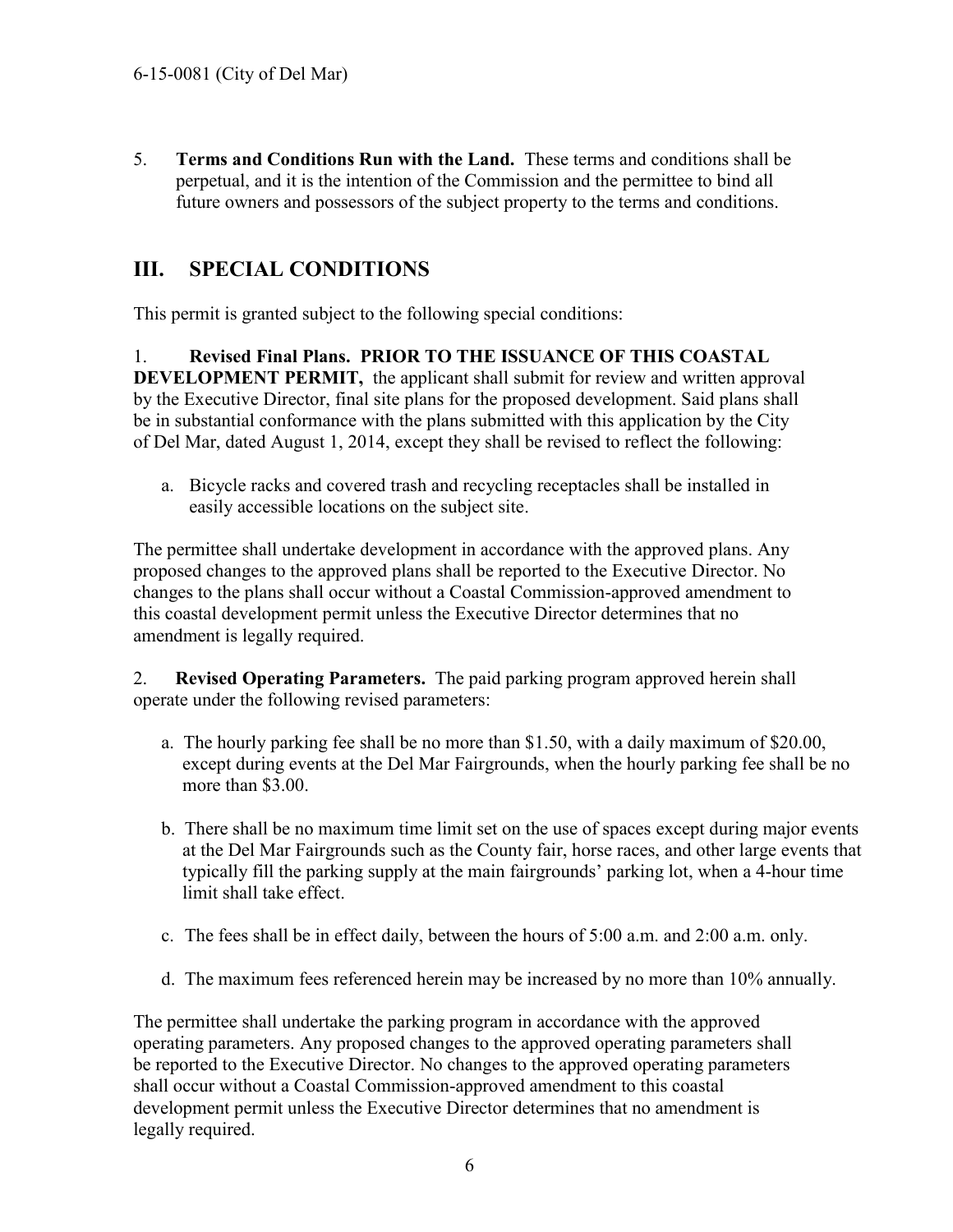<span id="page-9-0"></span>3. **Permit Term.** CDP #6-15-0081 shall be valid for a period of four years from the date of Commission action on this permit, after which time the authorization for continuation or retention of any development approved as part of this permit shall cease. After the authorization for the development expires, the continuation or retention of any development approved as part of this permit will require the issuance of a new coastal development permit or an amendment to this coastal development permit. If the Executive Director determines that continuation or retention of the development involves no potential for any adverse effect, either individually or cumulatively, on coastal resources and that the continuing or retained development will be consistent with public access and other policies of Chapter 3, the Executive Director may process the request as a waiver or an immaterial amendment.

<span id="page-9-1"></span>4. **Parking Monitoring and Reporting Program. PRIOR TO THE ISSUANCE OF THIS COASTAL DEVELOPMENT PERMIT**, the applicant shall submit for review and written approval of the Executive Director, a parking monitoring and reporting program for the subject parking lot which shall, at a minimum, incorporate the following:

- a. Data collection shall occur throughout the four-year permit validation period, starting with the date of commencement of use of the subject parking lot, and shall be achieved through field inspections and review of data reports from the on-site parking pay station.
- b. Monitoring of the parking lot shall, at a minimum, occur on:
	- One Saturday, one Sunday, and two weekdays each month; and
	- An equal amount of days with and without events taking place at the Del Mar Fairgrounds, to the extent feasible.
- c. Monitoring of the parking lot shall include, but not be limited to, the following:
	- Parking counts taken at the approximate hours of 10:00 am and 3:00 pm on every monitored day, with recordation of temperature and weather during each count;
	- Documentation of both actual car counts and percentage of occupancy, assuming 37 available parking spaces;
	- Documentation of turnover rates;
	- Documentation of type and duration of all events taking place at the Del Mar Fairgrounds on days of monitoring;
	- Hourly parking fee at the time of monitoring; and
	- Quantity and type of any parking violations issued.
- d. Monitoring data shall be submitted in a report to the Executive Director annually for four years. The reports shall analyze the collected data to identify a threshold for "high demand" of the parking lot, the times and dates that high demand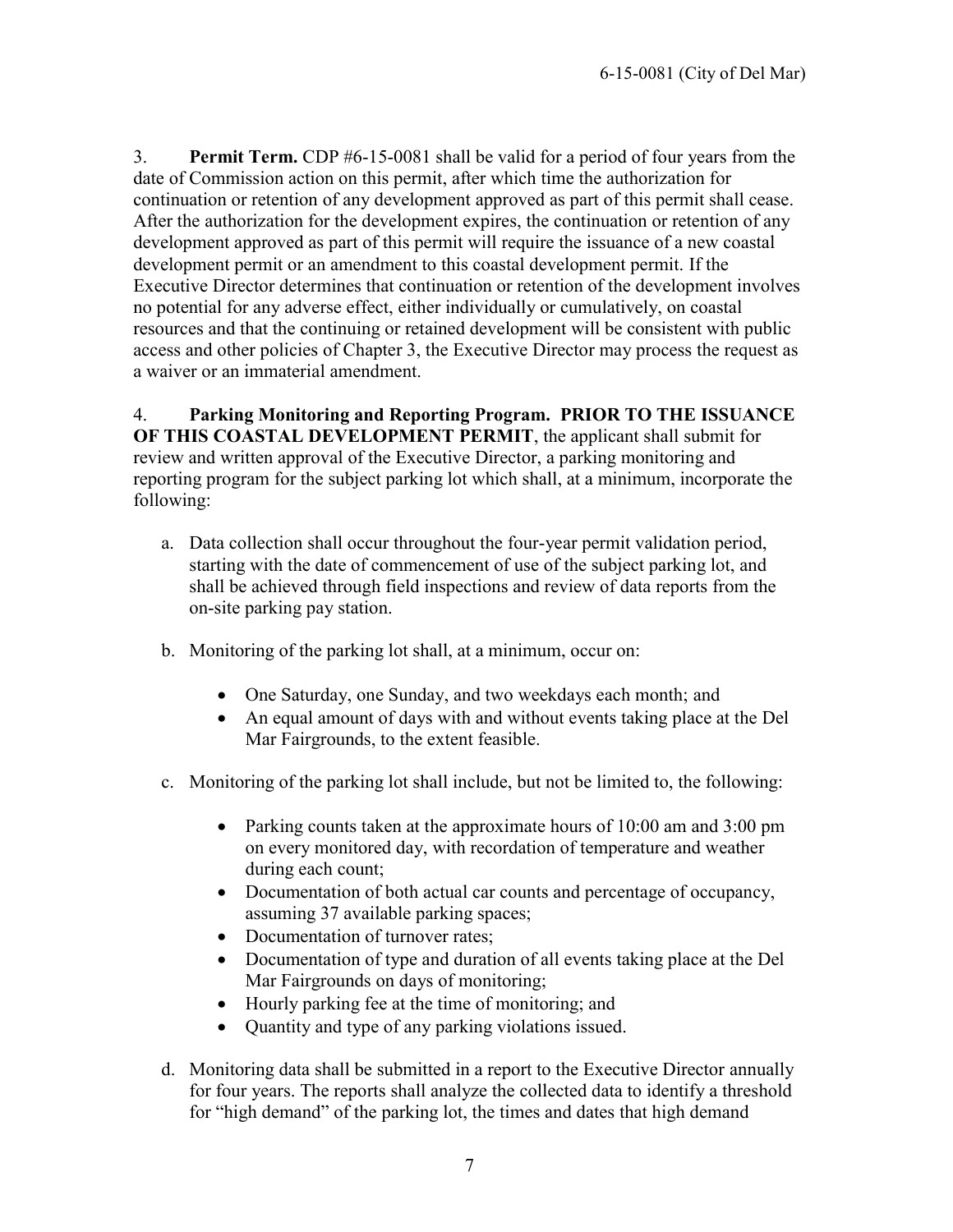occurs, and any potential impacts to public access and use of the parking lot resulting from the paid parking program. A final report shall be submitted at the end of the four year permit term, and shall include any recommendations for changes to be made to the operating parameters or management of the paid parking program.

e. Prior to expiration of this CDP, the applicant shall submit an application for a permit amendment or new CDP for an updated paid parking program which has been revised, as necessary, to address the impacts to access and visitation patterns identified through analysis of the data from the submitted monitoring information. The updated submittal shall include measures to eliminate any identified adverse impacts to coastal access and to maintain or increase visitation and revenue based on the submitted data.

The permittee shall undertake monitoring in accordance with the approved monitoring program. All proposed changes to the approved program shall be reported to the Executive Director. No changes to the program shall occur without a Coastal Commission-approved amendment to this coastal development permit unless the Executive Director determines that no amendment is legally required.

#### <span id="page-10-0"></span>5. **Public Parking Sign Program. PRIOR TO THE ISSUANCE OF THIS COASTAL DEVELOPMENT PERMIT**, the applicant shall submit for review and written approval of the Executive Director, a public parking sign program for the subject parking lot that includes the following:

a. Public parking signs of Commission-approved design informing the public of the subject public parking lot and its operating parameters. The signs shall be installed in easily visible locations, such as at the entrance to the parking lot and at the frontage of Jimmy Durante Boulevard.

The permittee shall undertake the development in accordance with the approved program. Any proposed changes to the approved program shall be reported to the Executive Director. No changes to the program shall occur without a Coastal Commission-approved amendment to this coastal development permit unless the Executive Director determines that no amendment is legally required.

<span id="page-10-1"></span>6. **Construction Best Management Practices.** The applicant shall implement construction best management practices (BMPs) during construction of the proposed development, as proposed with this application by the City of Del Mar, including the following:

- a. Good housekeeping practices of covering, containing and cleaning any materials used during installation of the pay station and parking stall delineation lines.
- b. A protected concrete wash out area for the concrete to be used for the pay station.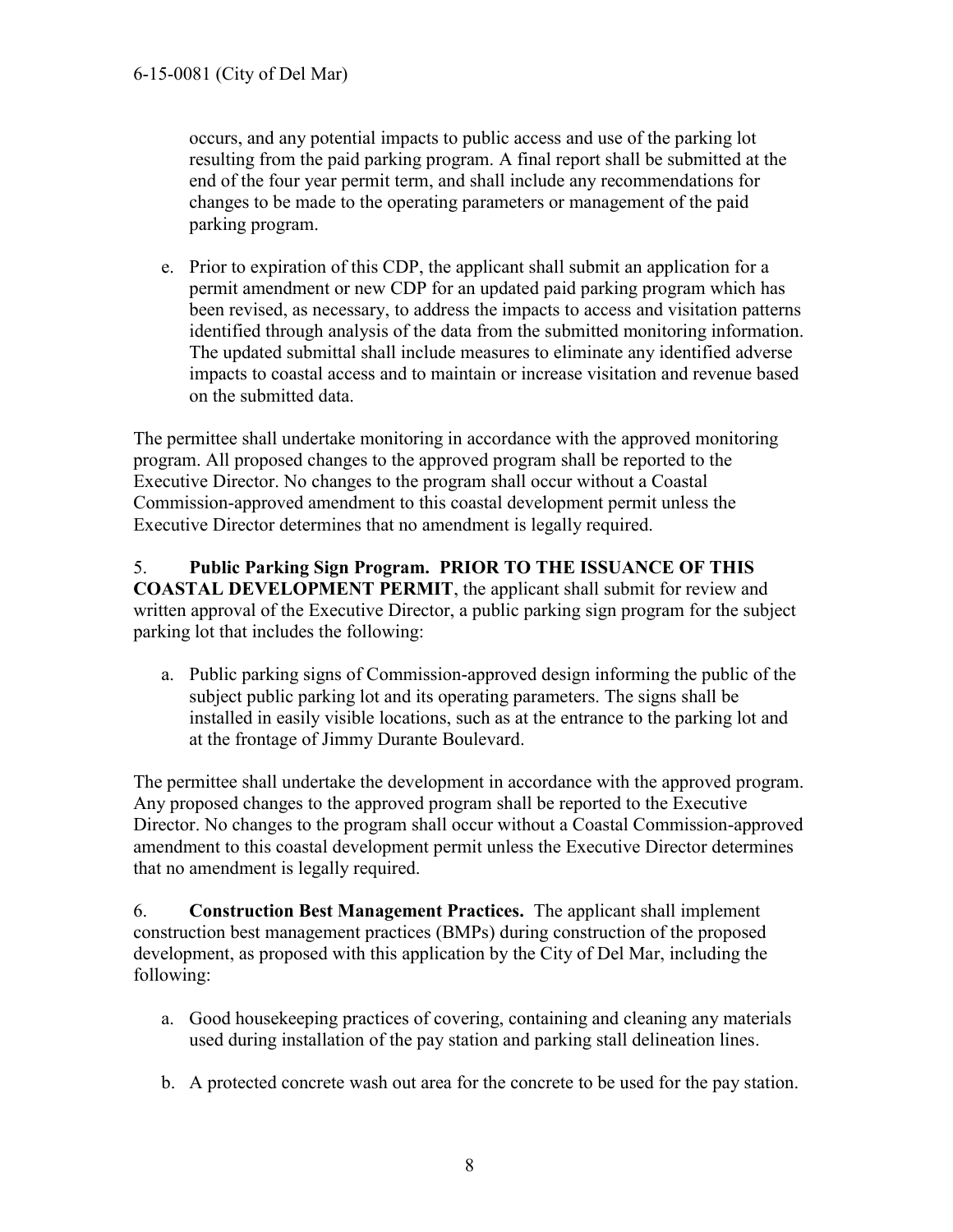c. Monitoring the adjacent street for tracking of material, and sweeping if tracking issues arise.

The permittee shall undertake development in accordance with the approved plans. Any proposed changes to the approved plans shall be reported to the Executive Director. No changes to the plans shall occur without a Coastal Commission-approved amendment to this coastal development permit unless the Executive Director determines that no amendment is legally required.

<span id="page-11-0"></span>7. **Post-construction Best Management Practices.** The applicant shall implement post-construction best management practices (BMPs) after completion of the proposed development, as proposed with this application by the City of Del Mar, including the following:

- a. Trash and recycling collection and parking lot cleaning shall occur weekly. This shall include collection of any litter in the parking lot, and cleanup of any vehicle spills or other pollutants.
- b. The existing drainage inlet shall be inspected prior to and after the rainy season (i.e. October 1/April 15), and the inlet shall be cleaned out, and the filter and absorbant boom replaced, as needed.

The permittee shall undertake development in accordance with the approved plans. Any proposed changes to the approved plans shall be reported to the Executive Director. No changes to the plans shall occur without a Coastal Commission-approved amendment to this coastal development permit unless the Executive Director determines that no amendment is legally required.

# <span id="page-11-1"></span>**IV. FINDINGS AND DECLARATIONS**

# <span id="page-11-2"></span>**A. PROJECT DESCRIPTION/SITE HISTORY**

The City of Del Mar proposes to establish a temporary public parking lot by installing a solar-powered pay station and delineating a maximum of 37 public parking spaces, including two ADA-compliant spaces, at an existing unimproved 30,000 sq. ft. gravel lot [\(Exhibit 3\)](#page-22-0). No surface improvements are proposed, and the parking stall delineations will be accomplished by pegging 2-inch wide plastic strip "runners" to the lot's existing gravel surface. Also proposed are bicycle racks, trash and recycling receptacles, and public parking signage.

As proposed, the parking lot will be in operation daily between the hours of 5:00 am and 2:00 am. The City proposes a variable fee rate, such that parking fees will depend on the level of demand for the parking spaces. As proposed, the parking fee will be no more than \$1.50 per hour during low demand or off-peak periods and no more than \$3.00 per hour during high demand or peak periods, with a daily maximum of \$20.00 and no maximum time limit on the use of the parking spaces. The City also proposes an option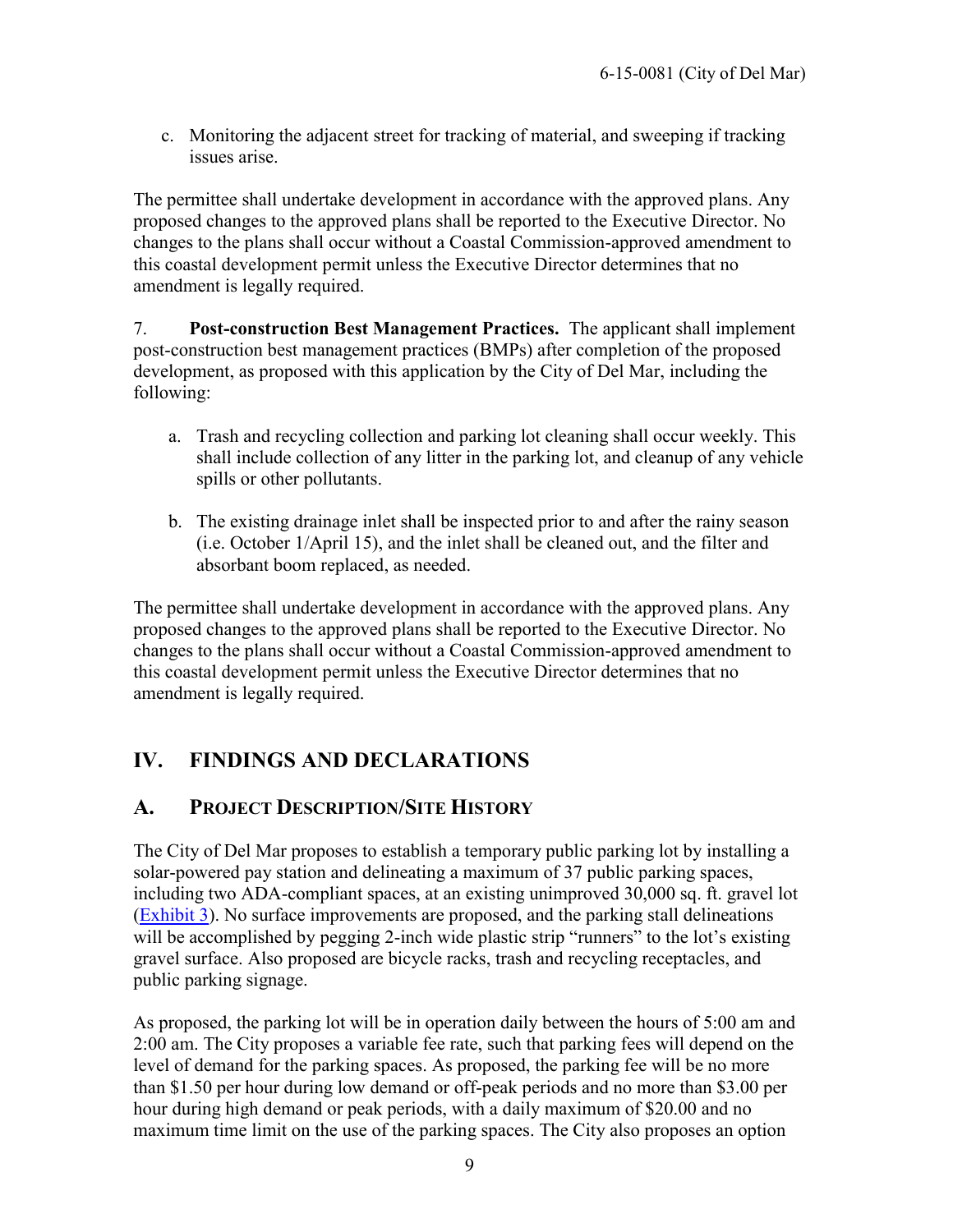for an annual 10% increase in parking fees. The pay station will operate as a "pay and display" machine, which produces a ticket to be displayed on the vehicle's dashboard when fed the parking fee. The pay station will be approximately 52 inches tall, and will not cause any visual impacts.

The subject site is located at the northeast corner of Jimmy Durante Boulevard and San Dieguito Drive, bordering the southern side of the San Dieguito River [\(Exhibits 1](#page-20-0) and [2\)](#page-21-0). The proposed parking lot will be accessible to vehicles from a driveway on San Dieguito Drive. The site is walking distance from several public access and recreation trails, as well as the Del Mar Fairgrounds. The subject site covers two properties, one of which is owned by the City and the other owned by North County Transit District (NCTD), but is under lease to the City. Thus, the subject project is proposed to be tied to the life of the City's lease, which terminates on August 31, 2023, or any extension of that lease mutually agreed to by NCTD and the City. At the time of expiration, NCTD has the discretion to continue the City's lease, or apply for a CDP with the Commission if the District wishes to change the use of the property or develop it in any way.

Prior to the commencement of the City's lease of the NCTD property in September 2013, the site was leased to Coast Waste Management from July 1978 through April 2011and functioned as a recycling center. Prior to this, there is evidence that the lot was used as an informal public parking lot. NCTD indicated that the lot was chained off after the Coast Waste Management's lease terminated, in approximately May 2011, and remains chained off today. The City has indicated that the chain will be removed promptly after Commission action on this CDP application and completion of project coordination and implementation, so use of the site as a temporary public parking lot may commence.

The City of Del Mar has a certified LCP, and approved a CDP for the subject project on June 26, 2014. Commission staff received the Notice of Final Action on this CDP from the City on September 25, 2014, and an appeal was filed on October 8 (ref. A-6-DMR-14-0051/City of Del Mar). At that time, the site was determined to be in an area of the Commission's original jurisdiction pursuant to Section 30613 of the Coastal Act. Thus, the City's CDP approval and the appeal are moot, and the Commission is the permitting authority for this project. In areas of original jurisdiction, Chapter 3 of the Coastal Act is the legal standard of review, with local planning documents used as guidance.

## <span id="page-12-0"></span>**B. PUBLIC ACCESS AND RECREATION**

The following Coastal Act policies address the protection of public access and recreation.

Section 30210 of the Coastal Act states:

*In carrying out the requirement of Section 4 of Article X of the California Constitution, maximum access, which shall be conspicuously posted, and recreational opportunities shall be provided for all the people consistent with public safety needs and the need to protect public rights, rights of private property owners, and natural resource areas from overuse.*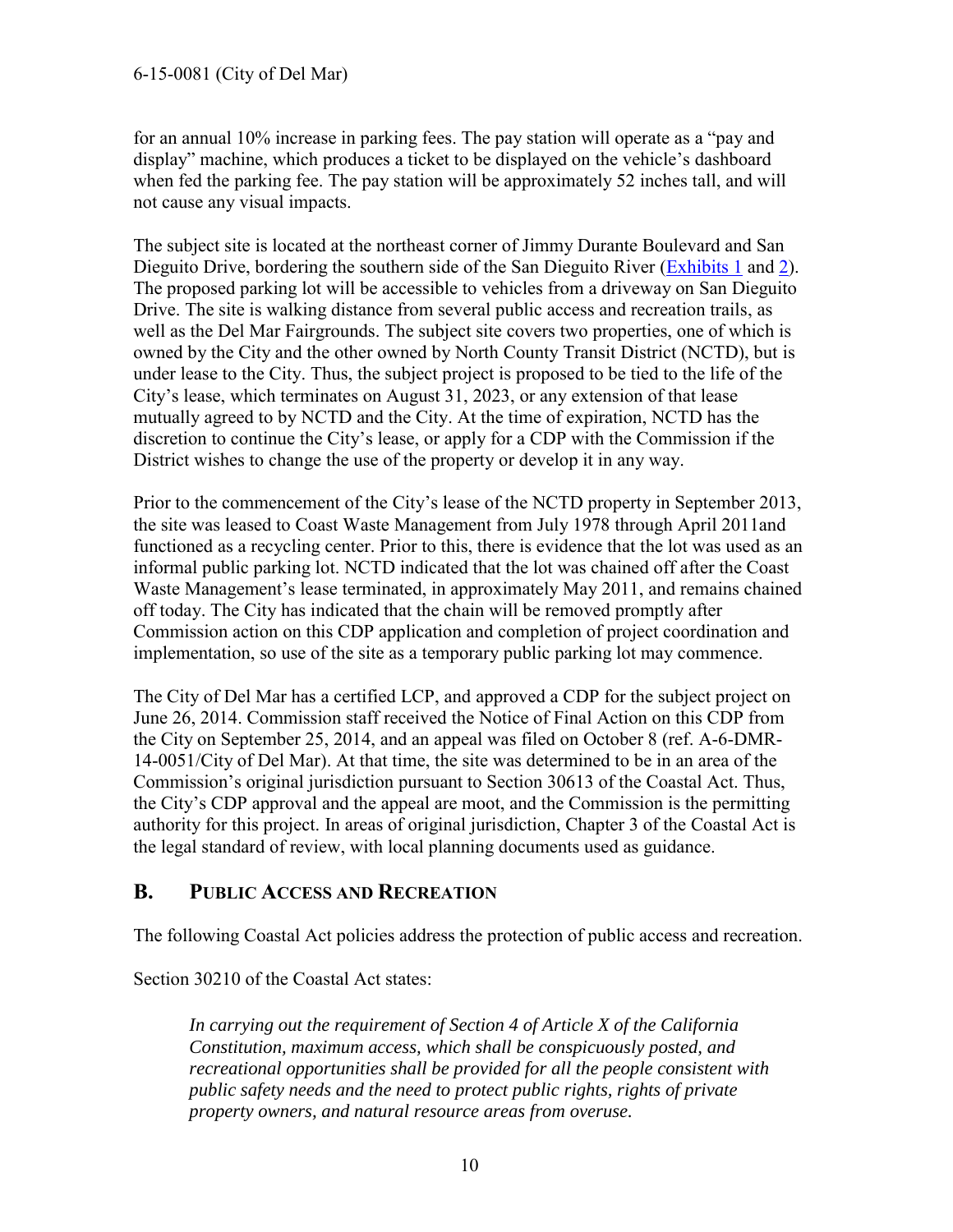Section 30211 of the Coastal Act states:

*Development shall not interfere with the public's right of access to the sea where acquired through use or legislative authorization, including, but not limited to, the use of dry sand and rocky coastal beaches to the first line of terrestrial vegetation.*

Section 30212 of the Coastal Act states, in part:

*(a) Public access from the nearest public roadway to the shoreline and along the coast shall be provided in new development projects except where: (1) it is inconsistent with public safety, military security needs, or the protection of fragile coastal resources, (2) adequate access exists nearby, or, (3) agriculture would be adversely affected. Dedicated accessway shall not be required to be opened to public use until a public agency or private association agrees to accept responsibility for maintenance and liability of the accessway.* 

Section 30214 of the Coastal Act states, in part:

*(a) The public access policies of this article shall be implemented in a manner that takes into account the need to regulate the time, place, and manner of public access depending on the facts and circumstances in each case including, but not limited to, the following:* 

*(1) Topographic and geologic site characteristics.* 

*(2) The capacity of the site to sustain use and at what level of intensity.* 

*(3) The appropriateness of limiting public access to the right to pass and repass depending on such factors as the fragility of the natural resources in the area and the proximity of the access area to adjacent residential uses.* 

*(4) The need to provide for the management of access areas so as to protect the privacy of adjacent property owners and to protect the aesthetic values of the area by providing for the collection of litter.* 

The subject proposal will result in the establishment of a temporary, city-operated public parking lot at an existing unimproved gravel lot. As proposed, the parking lot will be in operation from 5:00 am to 2:00 am, and closed between 2:00 am and 5:00 am to prevent overnight parking. During hours of operation, parking fees are proposed to vary depending on the level of demand for the parking spaces: a maximum fee of \$1.50 per hour during low demand and \$3.00 per hour during high demand, with a daily maximum of \$20.00. The City also proposes an optional annual fee increase of 10%.

Several public access and recreation areas, including the River Path Del Mar trails and the Grand Avenue lookout, can be accessed within walking distance from the subject site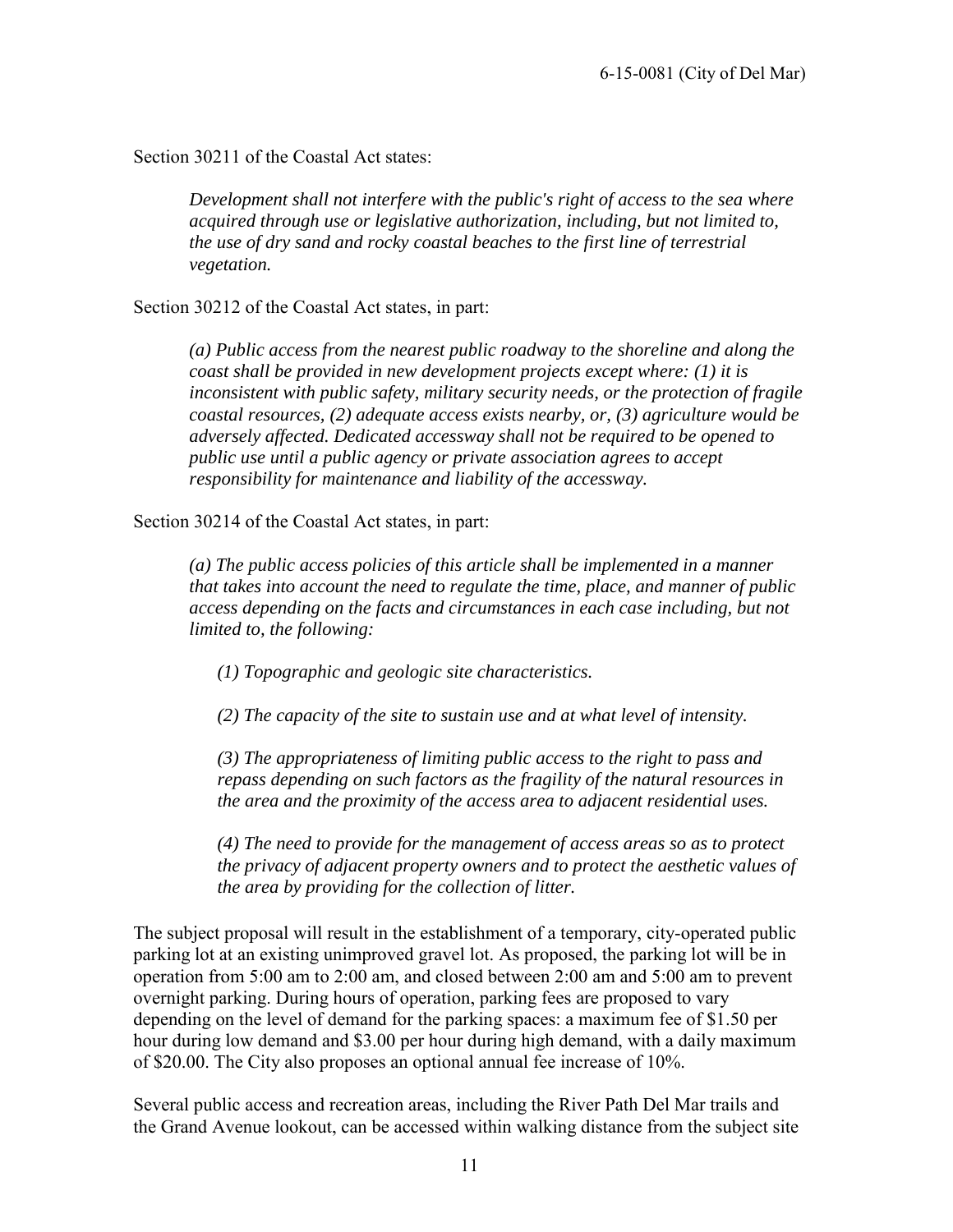on the southern side of the river, as well as the Coast to Crest trail on the northern side of the river. These areas are commonly used for walking, biking, nature viewing, and exercising. The City currently has plans to renovate the River Path Del Mar trails as a public access and recreation improvement project, which will come before the Commission's review at a later date. In addition, the popular Del Mar Fairgrounds, where horseraces, County fairs, concerts, and other events are frequently held, can be reached by walking about a quarter-mile from the subject site. The existing parking supply in this area includes paid fairgrounds parking, a very small informal lot at the Grand Avenue lookout, and parking associated with the surrounding commercial structures. There are plans to create a trail-access parking lot on the northern side of the river at what is known as the south overflow lot on the fairgrounds' property in association with future restoration plans, but these plans have not yet been implemented. Thus, the proposed development will result in the only formalized public parking lot dedicated to trail access at this time.

Although this proposal will create a temporary public access opportunity by establishing a new public trailhead parking lot for the duration of the City's lease on the property, parking pay stations can be considered a type of restriction on public access. Parking pay stations, sometimes referred to as "iron rangers," typically raise public access concerns as there is the potential for them to deter members of the public from utilizing the on-site parking, and thus lead to off-site parking impacts. The Commission's main concern in regard to paid parking programs is that the operating parameters of such a program be reasonable and in the best interest of the public at large. A second concern is the "spillover" effect that may occur as people move to other areas that do not have a fee or charge less. Fees should be comparable to those charged at similar facilities, and time limits should consider the longer stays of recreational users.

On the other hand, the Commission has, on several past occasions, supported the right of a local government to collect fees for services rendered, particularly when fee revenues are used to upkeep such municipal services, as is the case here. As indicated by the City, the revenue generated by the paid parking will be used towards costs of the lease agreement with NCTD for the subject parking lot, operation and maintenance, and for trail improvements in the vicinity of the subject site. Similar parking pay stations are currently operating in several locations in the City of Del Mar, including along Border Avenue, the western portion of Via de la Valle, the portion of Camino del Mar north of the San Dieguito River bridge, and the west side of Camino del Mar just north of its intersection with Carmel Valley Road (ref. A-6- DMR-04-024/City of Del Mar).

The City originally proposed a flat parking fee of \$3.00 per hour with this CDP application. After coordination with Commission staff and in an effort to provide lower parking rates during off-peak times, as the Commission typically encourages with new paid parking programs such as this, the City revised its proposal to include the variable parking rates described above. As mentioned, the variable rates are proposed to be dependent on the historic level of demand for parking. This may be feasible in cases where tangible data on the demand of the site is available, but such data does not currently exist for this site. The City has indicated that parking demand in this area is typically lowest in the early morning hours and increases from mid-day on, especially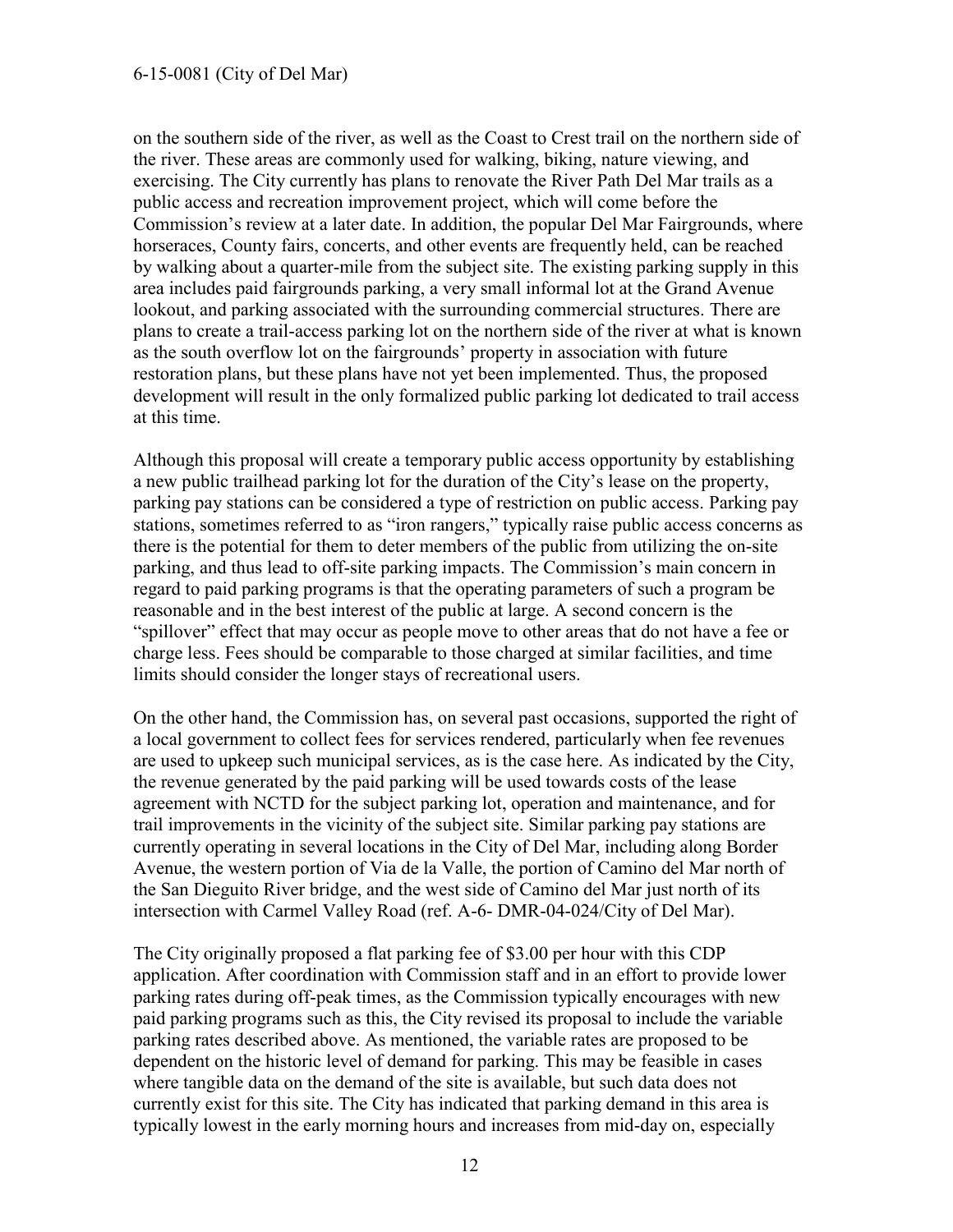during times when there is an event occurring at the nearby Del Mar Fairgrounds. While this may be true, as proposed, determining what the threshold for high demand is and thus what conditions would warrant a higher fee rate is subjective, and left to the discretion of the City with the possibility of fees changing unpredictably throughout the day. Therefore, to minimize impacts to public access and eliminate ambiguity for when higher fees could be applied, Commission staff recommends allowing the parking fees to increase above \$1.50 per hour, not to exceed \$3.00 per hour, only during times of fairground events when parking demand is known to be at its highest in this area.

It is not likely that the subject development will cause a spillover effect as this project will create a new parking opportunity where none previously existed, thus increasing the parking supply of the area. This lot is not associated with the removal or replacement of another parking lot. The primary use intended for the subject lot is to provide public parking access and recreation opportunities to the adjacent lagoon and coastline afforded by the nearby local trail systems. However, there is the potential for people to park at the subject lot and walk to the fairgrounds for an event, which can often extend through most of a day, thus taking up parking spaces that would otherwise be occupied by members of the public using the vicinity's trails. Therefore, Commission staff recommends that a 4 hour time limit take effect during fairground events. The 4-hour time limit and increased fee rate imposed only during fairground events will prevent competition with fairground parking, encourage turnover, allow sufficient time for people who do want to use the trails during fairground events for a maximum fee of \$12.00, and still maintain a lower fee rate for periods and allow for extended parking durations outside of fairground events, thus maximizing public access and recreation opportunities. **[Special Condition](#page-8-1)  [No. 2](#page-8-1)** states the revised operation parameters, and is imposed to assure that these parameters are not modified at the City's discretion without further Commission review.

The City has also proposed to monitor the subject site to collect information on the use and demand of the parking spaces at this site, and to submit a monitoring report to the Commission after one year of data collection. **[Special Condition No. 4](#page-9-1)** is attached to require this monitoring and reporting program to be implemented over the length of the permit term, and includes details for monitoring requirements such as documenting car counts, turnover rates, parking fee at time of monitoring, and type and duration of any event taking place at the Del Mar Fairgrounds at the time of monitoring. The condition also calls for submittal of annual monitoring reports, with a final report that would identify the need for any changes to the paid parking program to address any observed impacts to public access, and provide for adaptive management solutions for the lot operations going forward. The permit term is restricted to a four-year period by **[Special](#page-9-0)  [Condition No. 3](#page-9-0)**, which is half the duration of the City's current lease on the NCTD property. With the monitoring and permit term conditions, any impacts to access and visitation patterns identified through analysis of the data from the submitted monitoring information will be addressed in an updated paid parking program, submitted with an application for a permit amendment or new CDP to continue the use of the development proposed herein after this permit term expires.

To provide a free alternative to vehicular paid parking and as consistent with the certified LCP's public access policies, the City has proposed to install bicycle racks on-site.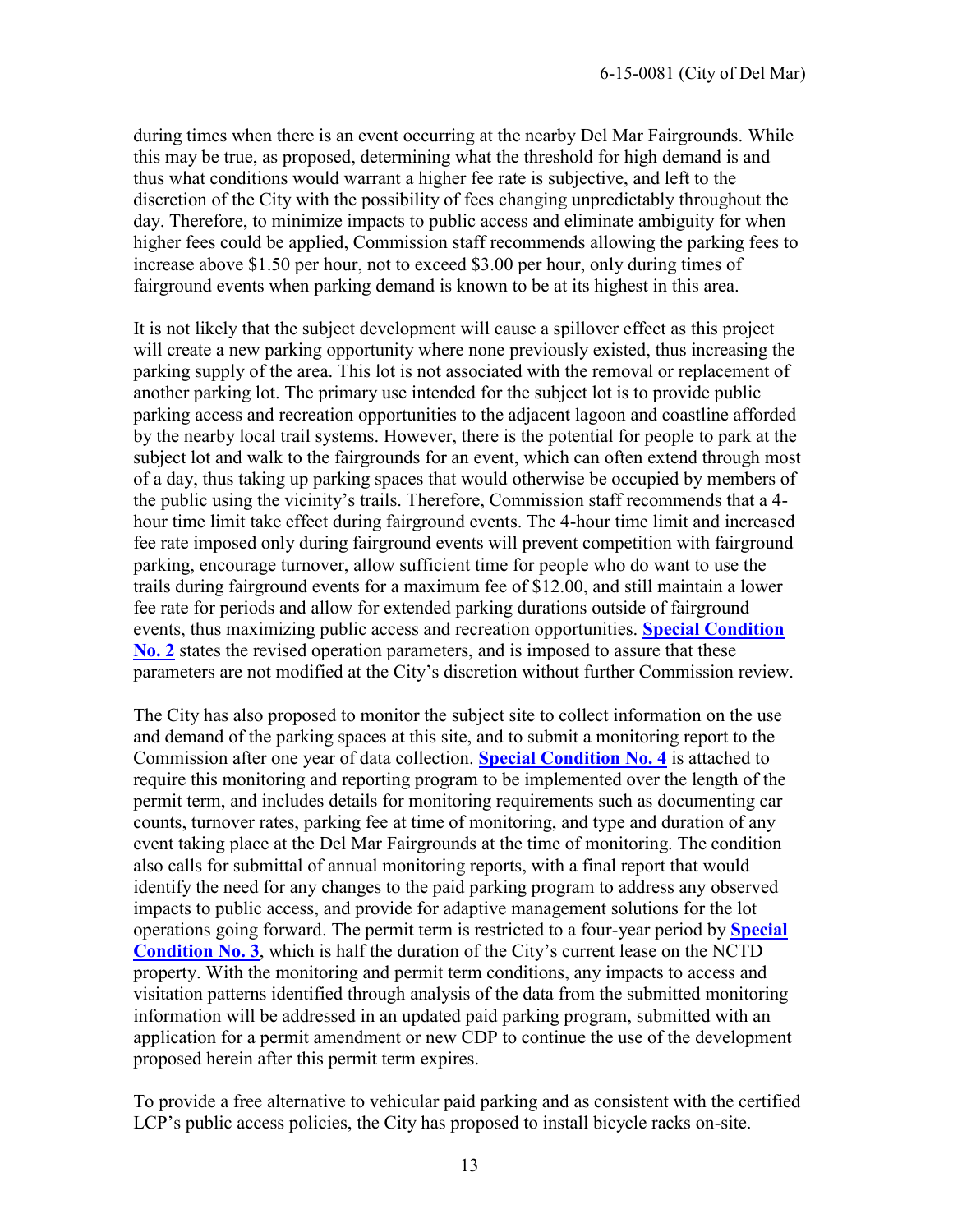**[Special Condition No. 1](#page-8-0)** requires the City to submit final site plans including the bicycle racks, as well as covered trash and recycling receptacles to reduce the potential for litter. In addition, the City proposes to install on-site signage to inform the public of the proposed parking lot and its operation parameters. **[Special Condition No. 5](#page-10-0)** requires the City to submit a public parking sign program, to ensure that the signs are of a Commission-approved design and are installed in easily visible locations.

Therefore, as conditioned, the subject development is consistent with all applicable public access and recreation policies of the Coastal Act and the certified LCP.

## <span id="page-16-0"></span>**C. BIOLOGICAL RESOURCES/WATER QUALITY**

Section 30231 of the Coastal Act addresses coastal water quality, and states:

*The biological productivity and the quality of coastal waters, streams, wetlands, estuaries, and lakes appropriate to maintain optimum populations of marine organisms and for the protection of human health shall be maintained and, where feasible, restored through, among other means, minimizing adverse effects of waste water discharges and entrainment, controlling runoff, preventing depletion of ground water supplies and substantial interference with surface water flow, encouraging waste water reclamation, maintaining natural vegetation buffer areas that protect riparian habitats, and minimizing alteration of natural streams.* 

Section 30240 of the Coastal Act addresses environmentally sensitive habitat, and states:

*(a) Environmentally sensitive habitat areas shall be protected against any significant disruption of habitat values, and only uses dependent on those resources shall be allowed within those areas.* 

*(b) Development in areas adjacent to environmentally sensitive habitat areas and parks and recreation areas shall be sited and designed to prevent impacts which would significantly degrade those areas, and shall be compatible with the continuance of those habitat and recreation areas.* 

The subject site is located adjacent to the San Dieguito River, which is a part of the San Dieguito Lagoon system and includes areas of tidal wetlands. The subject site currently consists of a previously graded but otherwise unimproved gravel lot. Native coastal sage scrub (CSS) species line the river side of the subject lot, above the river bank. In general, proposed development in close proximity to native vegetation and open coastal waters raises concerns about impacts to the biological productivity and water quality of the area. However, in this case, the proposed development consists only of pegging 2-inch wide plastic strip "runners" to the lot's existing gravel surface and installing bicycle racks, trash cans, and one parking pay station with a small concrete base, which would be located at the southwestern edge of the subject lot and adjacent to the intersection of Jimmy Durante Blvd. and San Dieguito Drive. No grading, vegetation removal, surface improvements, other structures, or any other type of disturbance outside the current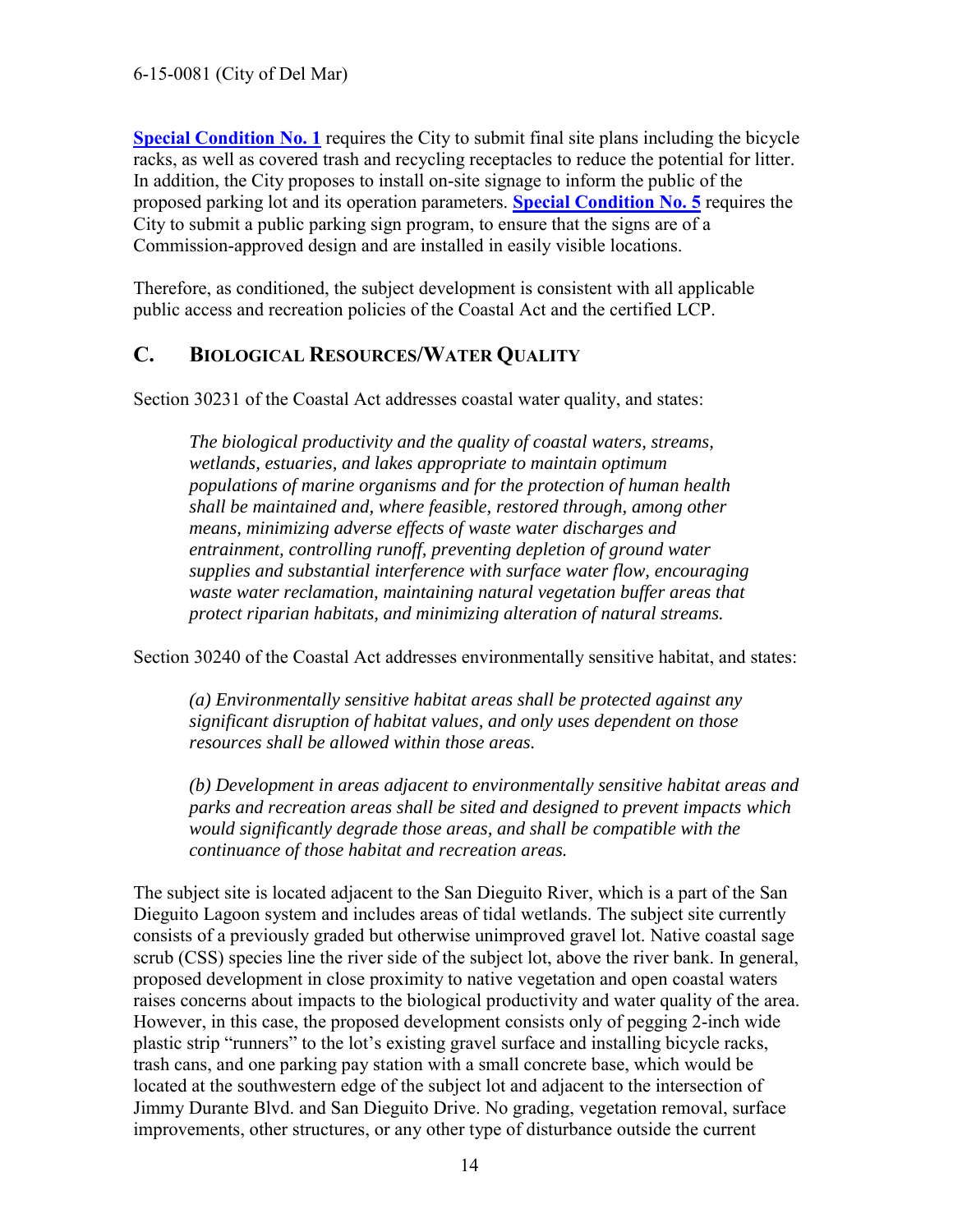gravel lot area are proposed. In addition, the wetlands delineation submitted with this application indicates that the subject site is over 100 feet away from the area identified as jurisdictional wetlands [\(Exhibit 4\)](#page-23-0).

However, the proposed development will result in an increase in intensity of use of the site, as the subject site has most recently been used as a recycling center until 2011 and has been chained off since that time. In addition, all runoff from the subject site has the potential to reach the nearby coastal waters. In this case, with the establishment of a new temporary public parking lot, runoff can contain oil, gasoline, brake dust, trash, and other contaminants. Currently, the site has a pervious gravel surface that slopes towards an onsite grated drain inlet. The inlet leads to a storm drain pipe that commingles with street runoff prior to discharging into the tidally influenced river. The inlet has a catch basin insert filter and an absorbent boom, which captures larger trash and debris and picks up hydrocarbons. As a post-construction best management practice (BMP), the City proposes to have this filter and absorbent boom periodically cleaned and replaced to help the continual protection of water quality. The City also proposes to install covered trash and recycling receptacles on-site to prevent littering with weekly trash collection as an additional post-construction BMP.

Although the proposed development will require minimal construction, the City has proposed several construction BMPs to maximize protection of biological resources and water quality in the project area. These include good housekeeping practices of covering, containing and cleaning any materials used during installation of the pay station and parking stall delineation lines; a protected concrete wash out area for the concrete to be used for the pay station; and monitoring the adjacent street for tracking of material, and sweeping if tracking issues arise.

Both the Commission's staff ecologist and staff water quality analyst have reviewed the subject proposal and supplemental information, including the biological report and wetlands delineation, and indicated that with these proposed BMPs and due to the minor amount of development proposed, there are no significant water quality or biological resource impact concerns associated with this project. **[Special Condition No. 6](#page-10-1)** and **[Special Condition No. 7](#page-11-0)** are attached to ensure the City implements the proposed construction and post-construction BMPs, thus ensuring short and long-term protection of coastal water quality and the nearby native vegetation.

Therefore, as conditioned, the proposed development is consistent with all applicable biological resource and water quality protection policies of the Coastal Act and the certified LCP.

# <span id="page-17-0"></span>**D. LOCAL COASTAL PLANNING**

Section 30604(a) also requires that a coastal development permit shall be issued only if the Commission finds that the permitted development will not prejudice the ability of the local government to prepare a Local Coastal Program (LCP) in conformity with the provisions of Chapter 3 of the Coastal Act. In this case, such a finding can be made.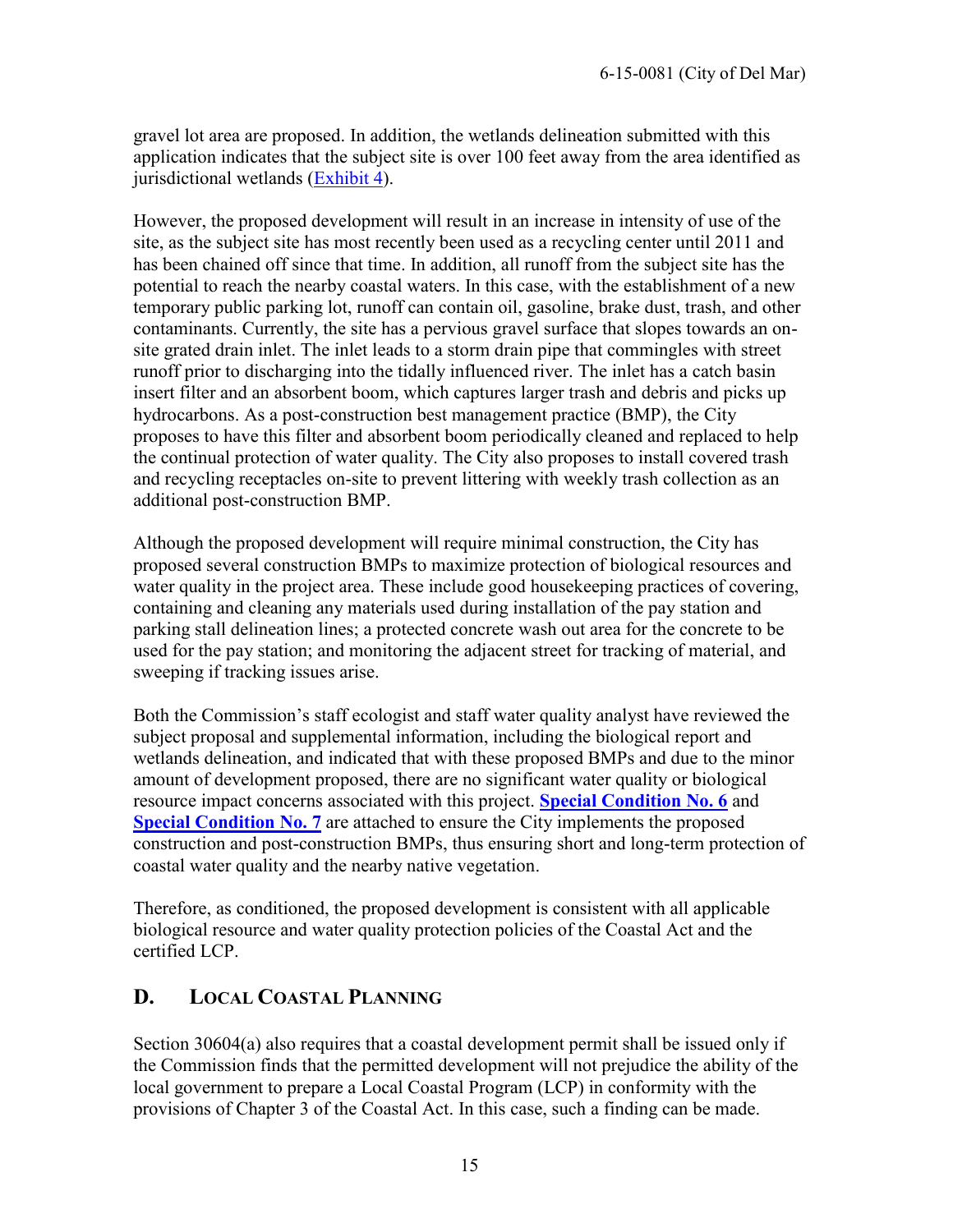Although the City of Del Mar has a certified LCP and the subject site is located in the City of Del Mar, the site was determined to be in an area of the Commission's original jurisdiction pursuant to Section 30613 of the Coastal Act. In areas of original jurisdiction, Chapter 3 of the Coastal Act is the legal standard of review, with local planning documents used as guidance. The preceding findings have demonstrated that the proposed development, as conditioned, is consistent with all applicable Chapter 3 policies of the Coastal Act and will not prejudice the ability of the City of Del Mar to continue to implement its certified LCP.

# <span id="page-18-0"></span>**E. CALIFORNIA ENVIRONMENTAL QUALITY ACT**

Section 13096 of the Commission's Code of Regulations requires Commission approval of Coastal Development Permits to be supported by a finding showing the permit, as conditioned, to be consistent with any applicable requirements of the California Environmental Quality Act (CEQA). Section 21080.5(d)(2)(A) of CEQA prohibits a proposed development from being approved if there are feasible alternatives or feasible mitigation measures available which would substantially lessen any significant adverse effect which the activity may have on the environment.

<span id="page-18-1"></span>The proposed project has been conditioned in order to be found consistent with the Chapter 3 policies of the Coastal Act. Mitigation measures, including conditions addressing the protection of biological resources and coastal water quality will minimize all adverse environmental impacts. As conditioned, there are no feasible alternatives or feasible mitigation measures available which would substantially lessen any significant adverse impact which the activity may have on the environment. Therefore, the Commission finds that the proposed project is the least environmentally-damaging feasible alternative and can be found consistent with the requirements of the Coastal Act to conform to CEQA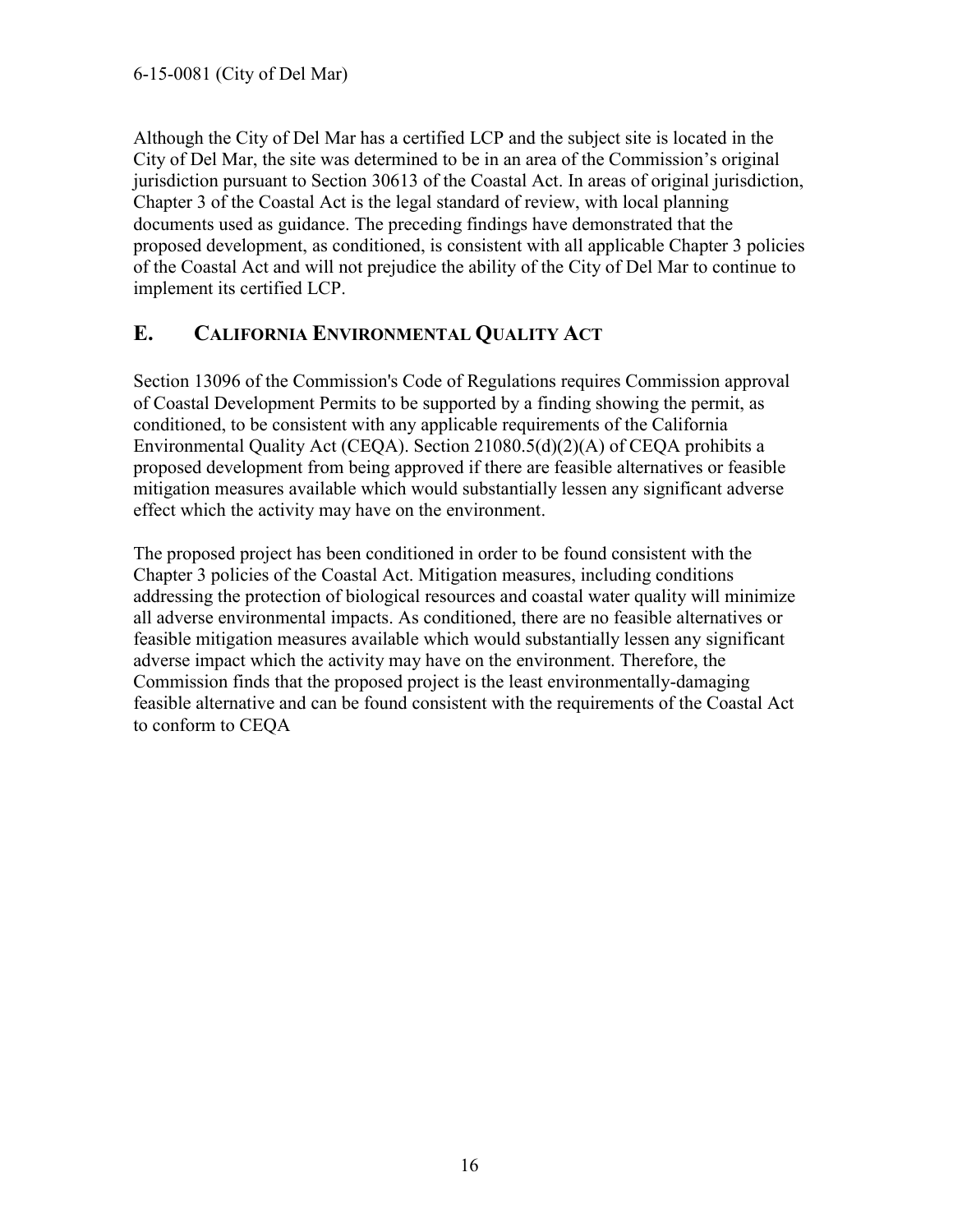# <span id="page-19-0"></span>**Appendix A – Substantive File Documents**

- City of Del Mar certified Local Coastal Program
- Appeal A-6-DMR-14-0051
- Appeal A-6-DMR-04-024, and subsequent amendments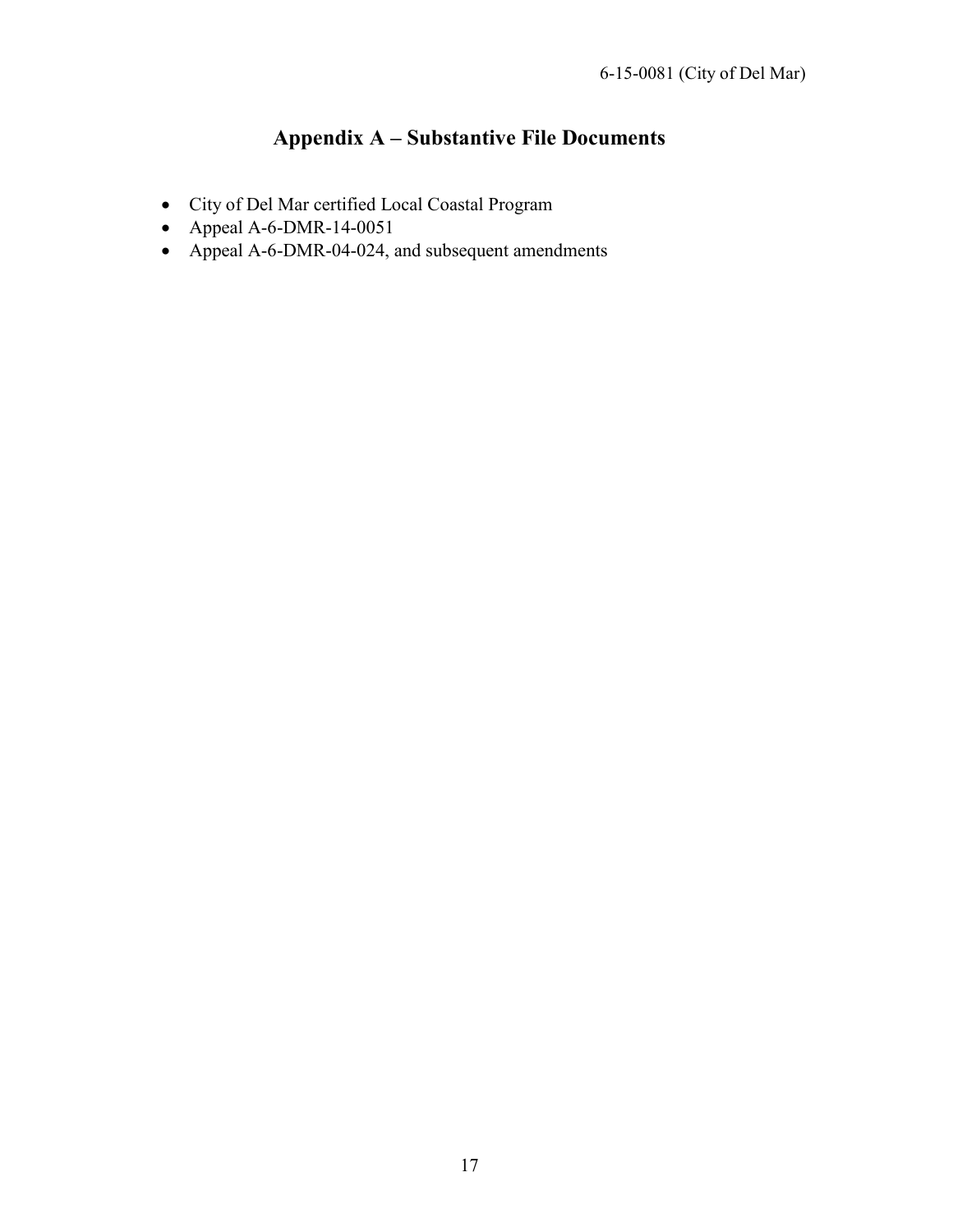<span id="page-20-0"></span>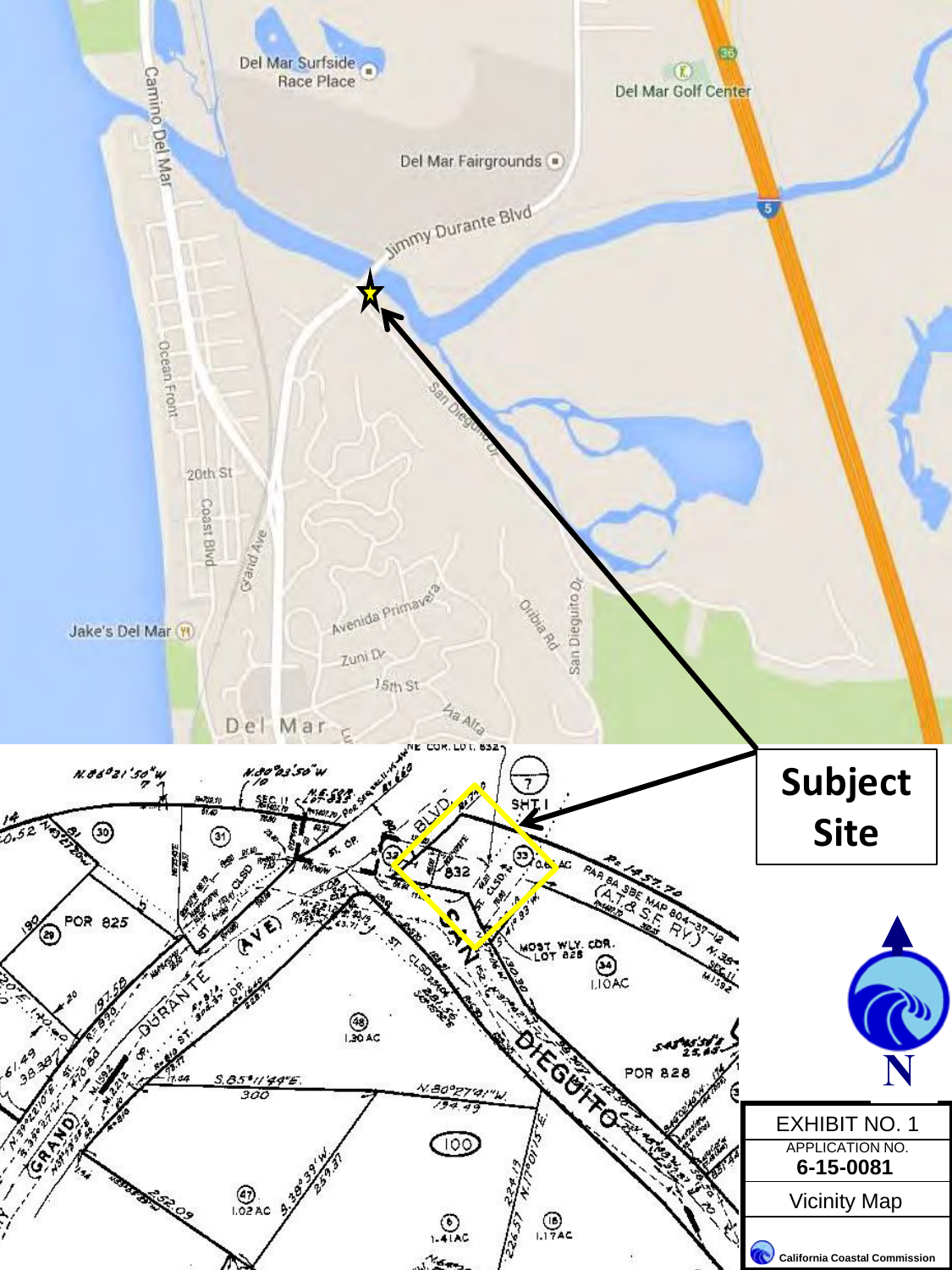<span id="page-21-0"></span>

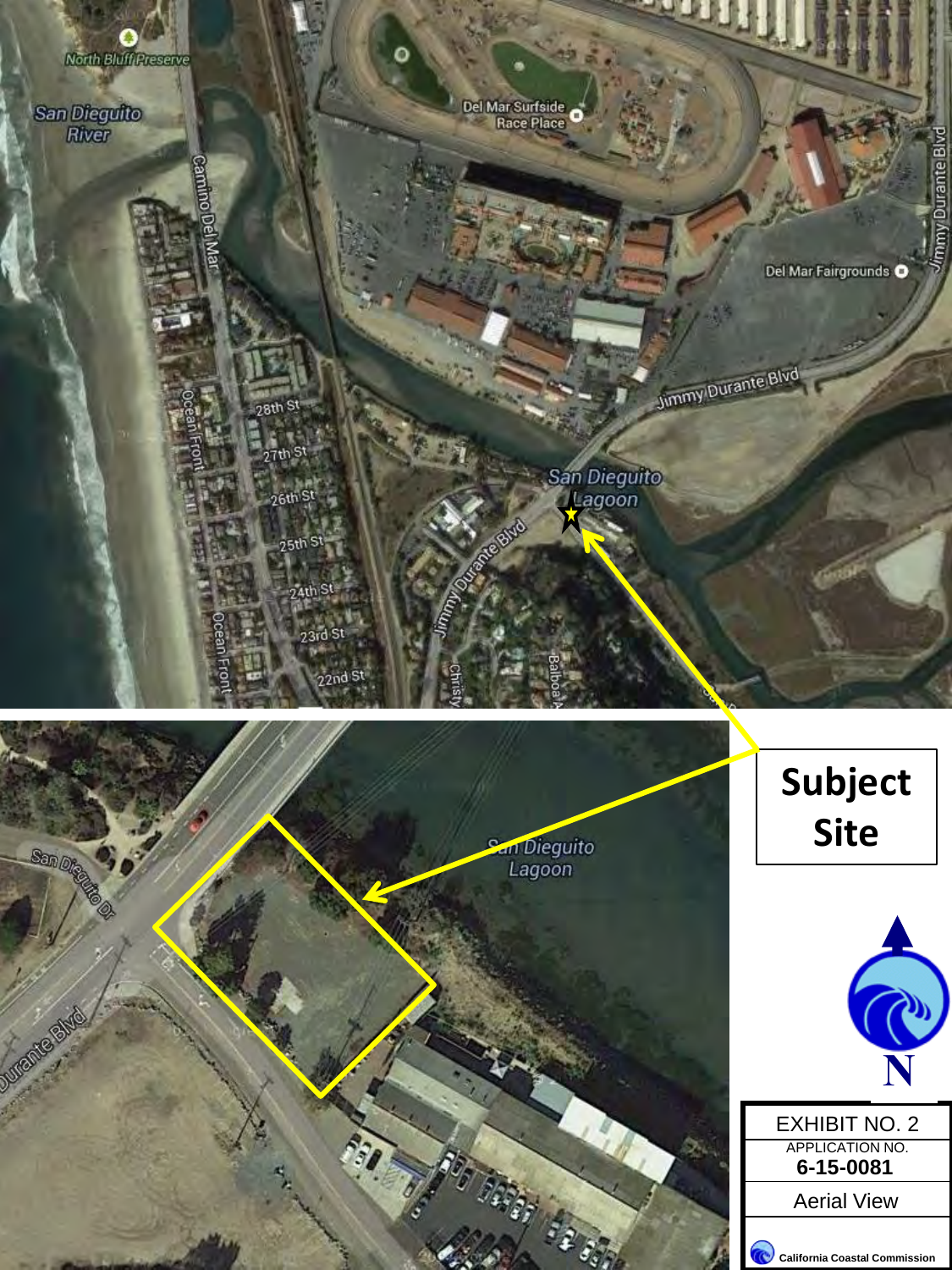<span id="page-22-0"></span>

| <b>EXHIBIT NO. 3</b>                 |
|--------------------------------------|
| <b>APPLICATION NO.</b>               |
| 6-15-0081                            |
| Site Plan                            |
| <b>California Coastal Commission</b> |